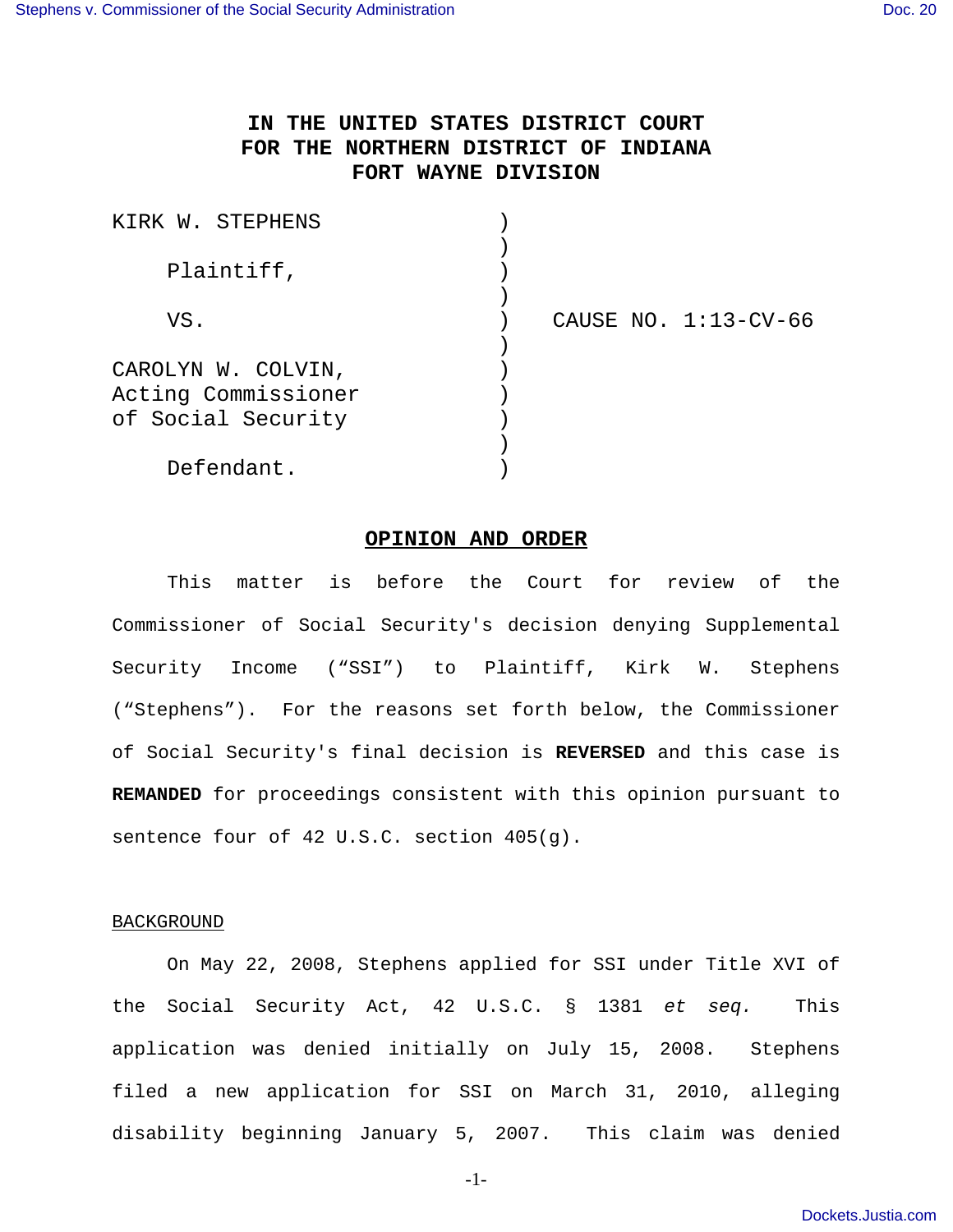initially on July 17, 2010, and upon reconsideration on November 10, 2010. In response, Stephens filed a written request for a hearing on January 7, 2011.

On September 16, 2011, Stephens appeared with counsel before Administrative Law Judge ("ALJ") Yvonne K. Stam ("Stam") in Fort Wayne, Indiana. Stephens testified at the hearing, as did Robert S. Barkhaus, Ph.D., a vocational expert ("VE"). On October 24, 2011, the ALJ issued a decision finding Stephens not disabled. (Tr. 16-24).

Stephens requested that the Appeals Council review the ALJ's decision, and this request was denied. As a result of the denial, ALJ Stam's decision became the Commissioner's final decision. See 20 C.F.R. § 422.210(a). Stephens has initiated the instant action for judicial review of the Commissioner's final decision pursuant to 42 U.S.C. section 405(g).

#### DISCUSSION

Stephens was born on May 23, 1957, and was 49 years old at the date of the alleged disability onset, and 54 at the time of the ALJ's decision. He has a ninth grade education. Stephens' past relevant work experience includes work as a taxi dispatcher and security officer.

Plaintiff initially alleged that he suffered from the following medical conditions: type 2 diabetes, hypertension,

-2-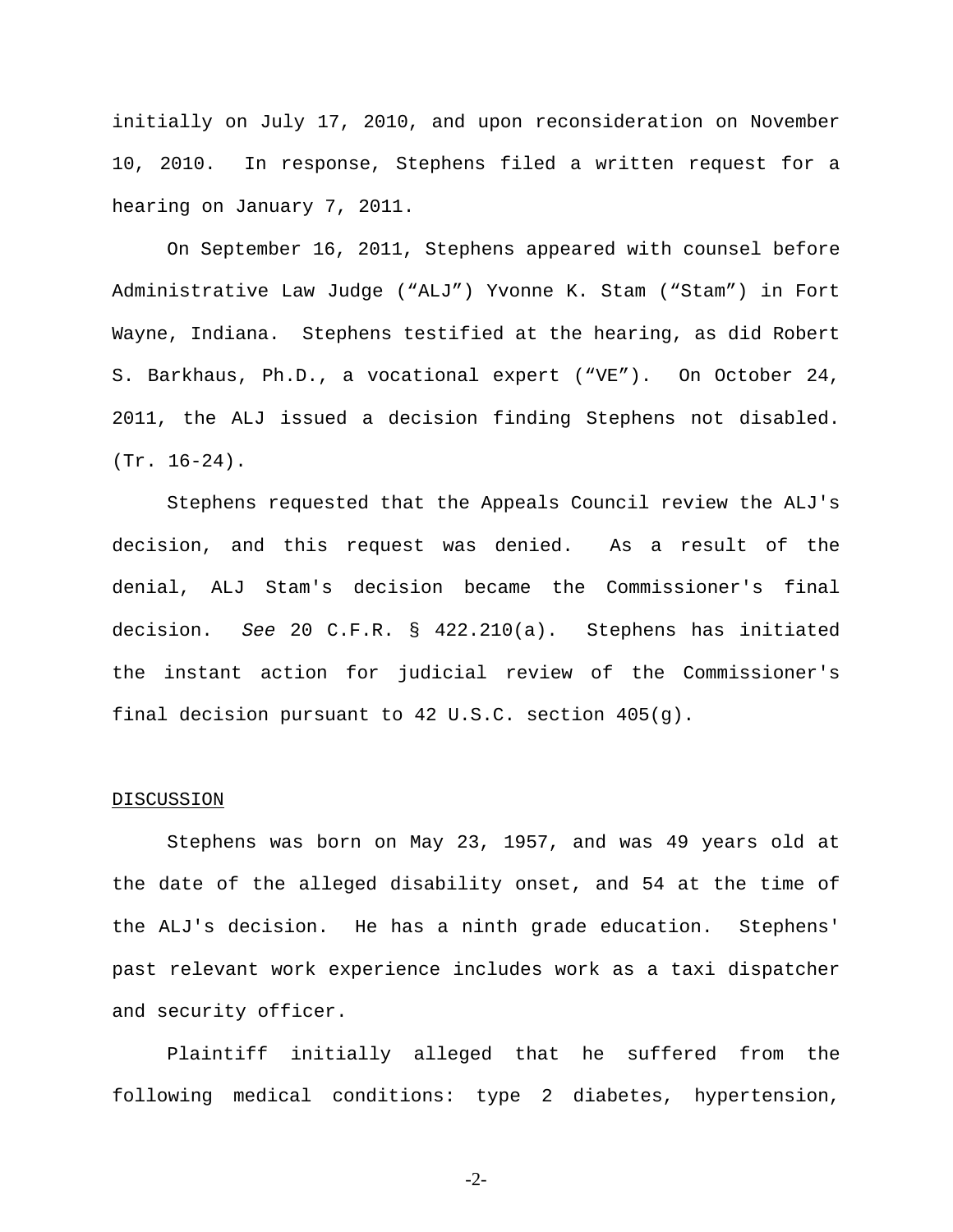stage three chronic kidney disease, heart disease, back injury, asthma, and arthritis. (Tr. 72, 187). He later alleged that he also suffered from morbid obesity, COPD, thoracic degenerative disc disease, lumbar spondylosis, edema in the feet and lower legs, urinary and fecal incontinence, sleep apnea, and side effects from his medications. The medical evidence can be summarized as follows:

Stephens was diagnosed with Type 2 diabetes and hypertension at least as early as August of 2004. (Tr. 228-29). He received regular treatment for these conditions for several years. (Tr.  $228-40$ ).

 Dr. Kinzi Stevenson examined Stephens on June 28, 2008, after Stephens filed his first application for benefits, at the request of the state disability determination agency. (Tr. 241-44). Stephens reported to Dr. Stevenson that he had been diagnosed with diabetes about ten years earlier and hypertension ten to twelve years earlier. (Tr. 241). Dr. Stephenson found Stephens "positive for vision loss, glasses, vertigo, epistaxis, pneumonia, wheezing, murmur, chest pain, edema, palpitations, and hernia." (Tr. 242). Dr. Stephenson found that Stephens "ambulates normally" and was able to get on and off the exam table and chair without trouble. (Tr. 242). He also found that Stephens had 5/5 handgrip strength and motor strength of 5/5 in

-3-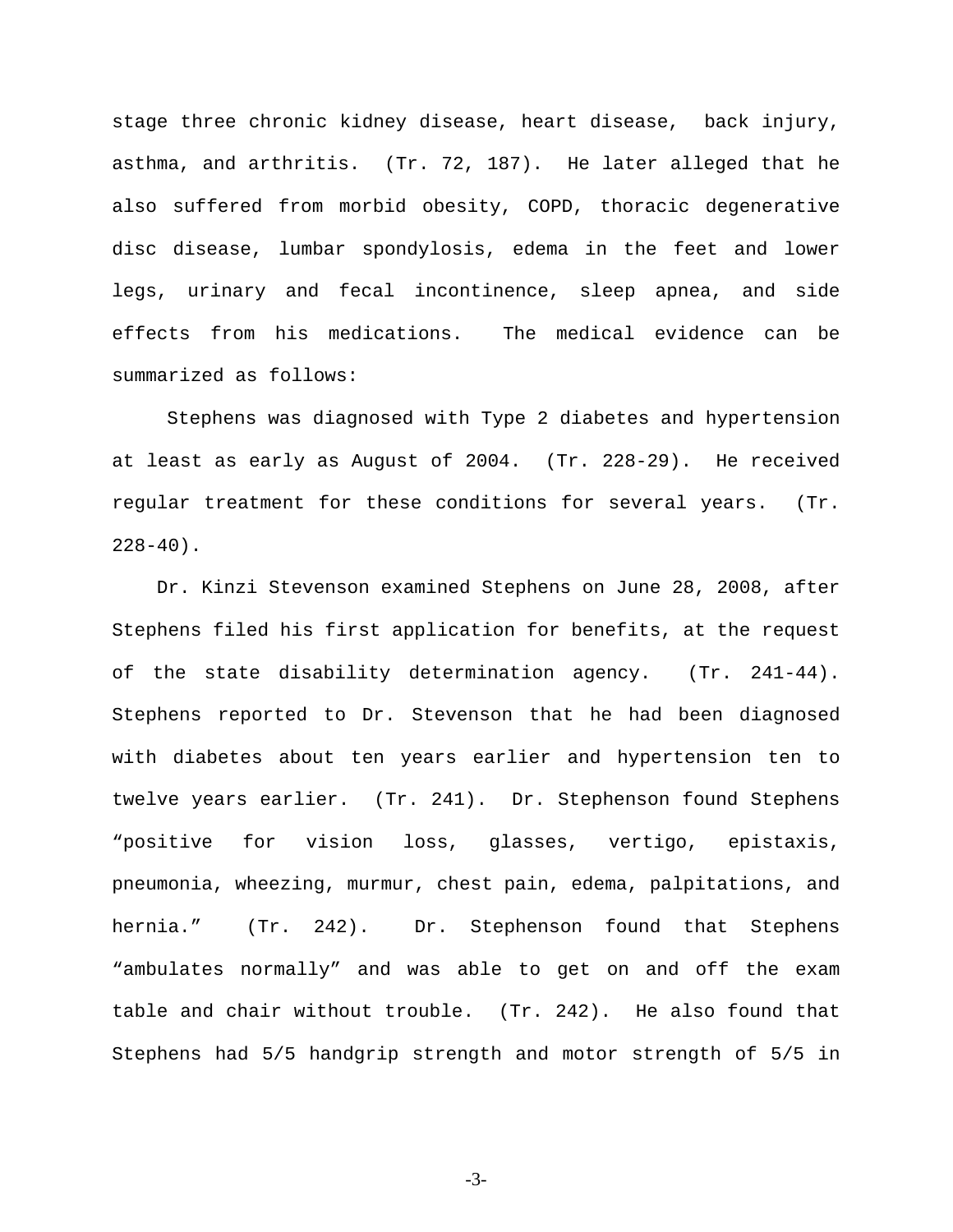upper and lower extremities bilaterally. (Tr. 243). According

to Dr. Stevenson:

The patient was very cooperative and did seem to put forth good effort during the exam. I could not appreciate any limitations in sitting, lifting, carrying, seeing, hearing or speaking. There appears to be very mild neuropathy present, however he still appears able to walk long distances and on uneven terrain. The patient does not use any assistive device for ambulation. ... The patient complains of chest pain and it is suggestive of angina.

(Tr. 244).

In June of 2009, Dr. Steven Orlow performed a left heart catheterization. (Tr. 249-52). He found mild to moderate coronary artery disease and recommended medical management. (Tr. 249).

Also in June of 2009, Stephens saw Dr. Mark Meier, M.D. (Tr. 328-29). Stephens reported "a constellation of symptoms which include fatigue and shortness of breath" as well as chest discomfort. (Tr. 328). Dr. Meier's impression was:

> 1. Exertional chest discomfort with dyspnea, concerning for unstable angina. 2. Multiple risk factors including diabetes, hypertension, obesity, history of tobacco use, and dyslipidemia. 3. Chronic renal insufficiency, creatinine 1.5.

(Tr. 329). Dr. Meier indicated Stephens needed a cardiac catheterizaiton and nonselective renal angiogram. (Tr. 329). He

-4-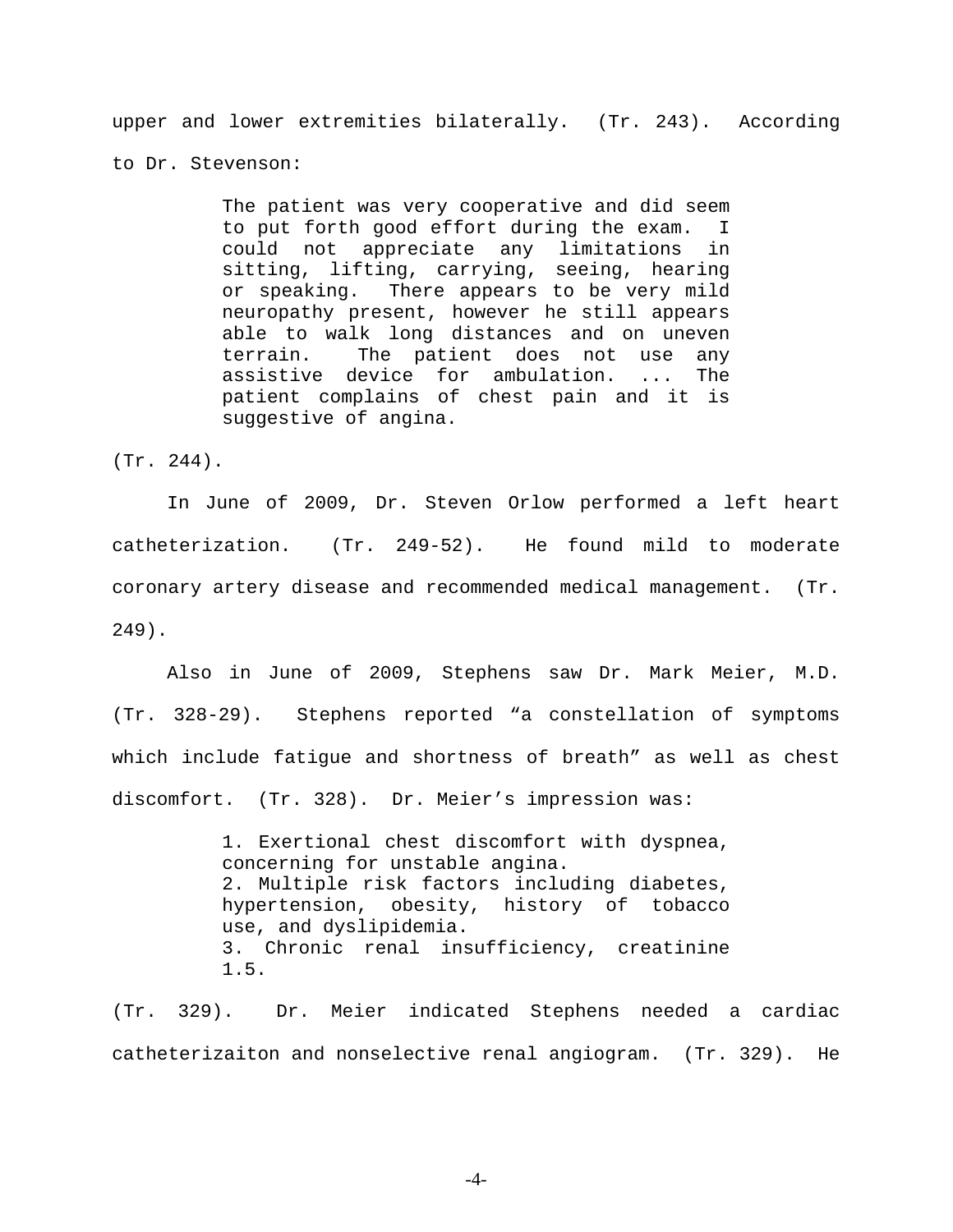prescribed nitroglycein and directed him to see a dietician for consultation regarding diet and weight loss. (Tr. 329).

On July 28, 2009, Stephens was seen by Hector Perez, M.D. at the vascular medicine clinic. (Tr. 326-27). Dr. Perez calculated Stephens' BMI at 41. (Tr. 326). Dr. Perez' impressions were:

- 1. Hypertension, suboptimally controlled.
- 2. Dyspnea on exertion associated with chest tightness.
- 3. Known nonobstrutive coronary artery disease with a 60% circumflex lesion.
- 4. Hyperlipidemia.
- 5. Stage III chronic kidney disease.
- 6. History of tobacco abuse, currently abstaining.
- 7. Asthma.

(Tr. 326).

A nuclear cardiology exam was performed in May of 2010 due to coronary artery disease, dyspnea on exertion, and chest pain. (Tr. 411-12). The study revealed normal myocardial perfusion and function without regional variation and a normal stress ECG response. (Tr. 411).

In June of 2010, Stephens was seen by David Ringel, D.O., for a Disability Determination Examination. (Tr. 412-15). Stephens reported that he had been diagnosed as having heart disease with a 65% blockage. (Tr. 412). Stephens' hypertension was "well controlled" at the time. (Tr. 412). He reported arthritis in both knees, right ankle, shoulders, and mildly in his hands. (Tr. 412). According to the report, Stephens could dress and make meals, but could only stand for five to six

-5-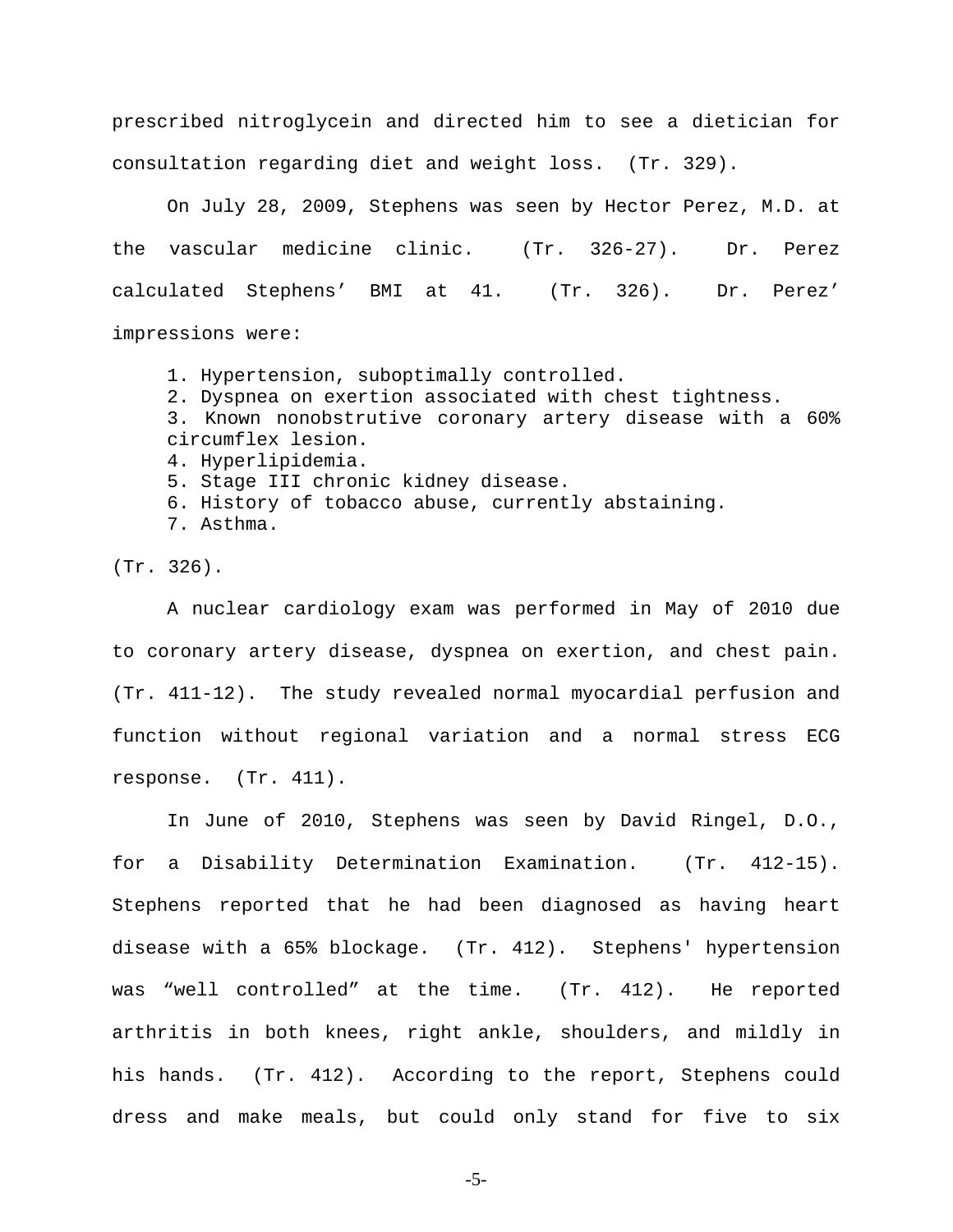minutes and a total of less than thirty minutes over an eight hour period. (Tr. 412). Stephens could only lift up to fifteen pounds and could only drive a car for up to an hour. (Tr. 412). He is able to do household chores and grocery shopping, but he needs "slight adjustments and some assistance."  $(Tr. 413).$ <sup>1</sup>

Dr. Ringel found Stephens to have a slightly impaired gait, and that he moaned as he pulled himself out of his chair. (Tr. 413). Stephens had edema of the feet and lower legs. (Tr. 413). Stephens' grip strength was 4/5 on his right hand, and 3/5 on his left hand. (Tr. 413). He has full range of motion with his cervical spine, but has restrictions in his lumbar spine, and he is only able to do a partial squat with pain. (Tr. 413). Dr. Ringel attributed most of Stephens' physical symptoms to his back injury. (Tr. 415). He also noted that Stephens walked with a slight limp but did not need an assistance device. (Tr. 415). Furthermore, he found that Stephens suffered from "some loss of find motor control of both hands." (Tr. 415).

X-rays of Stephens left hand and wrist showed moderate to advanced degenerative changes in June of 2010. (Tr. 432, 434- 35). An x-ray of Stephens' lumbar spine from July of 2010 showed degenerative disc changes from T10-T11 through L1-L2, but no change since a previous x-ray. (Tr. 418, 430-31). X-rays of

 $^{\rm 1}$  Each of the limitations referenced in this paragraph appears to be based on Stephens' self-report rather than the doctor's examination of Stephens. (Tr. 412).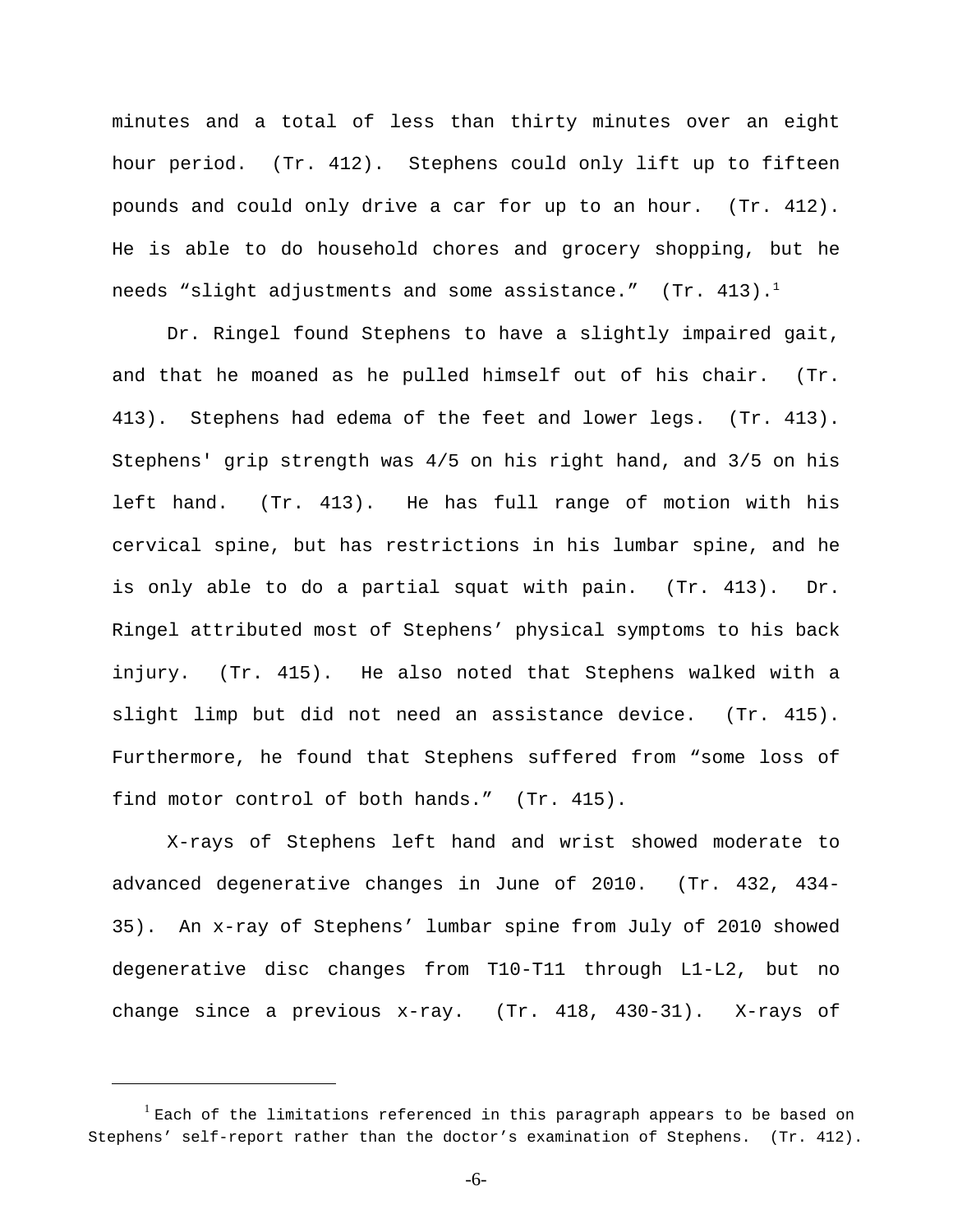Stephens' knees showed a small patellar spur or osteophyte on the right knee but were otherwise normal. (Tr. 429).

On July 6, 2010, Stephens saw Dr. Sanjay Jain in the pulmonary and sleep-disorders clinic. (Tr. 444-46). He diagnosed moderately severe COPD, probable concomitant sleep apnea, obesity, hypertension, diabetes mellitus, chronic kidney disease, and allergic rhinitis. (Tr. 445). He recommended a sleep study; that study confirmed obstructive sleep apnea. (Tr. 445, 454-81).

Also in July of 2010, Dr. Sands completed a physical residual functional capacity assessment for Stephens. (Tr 420- 27). Dr. Sands believed Stephens could lift 20 pounds occasionally and 10 pounds frequently, stand and sit about 6 hours in an 8-hour workday, and was unlimited in his ability to push and/or pull. (Tr. 421). Dr. Sands recommended that Stephens be limited to occasional climbing, balancing, stooping, kneeling, crouching, and crawling. (Tr. 422).

On August 24, 2010, Stephens was seen by Dr. Shantunu Kulkarni, DO. (Tr. 490-91). Dr. Kulkarni's impression was thoracic degenerative disc disease, lumbar pain, and lumbar spondylosis. (Tr. 491). He recommended a lumbar facet steroid joint injection and a home exercise program with physical therapy. (Tr. 491).

-7-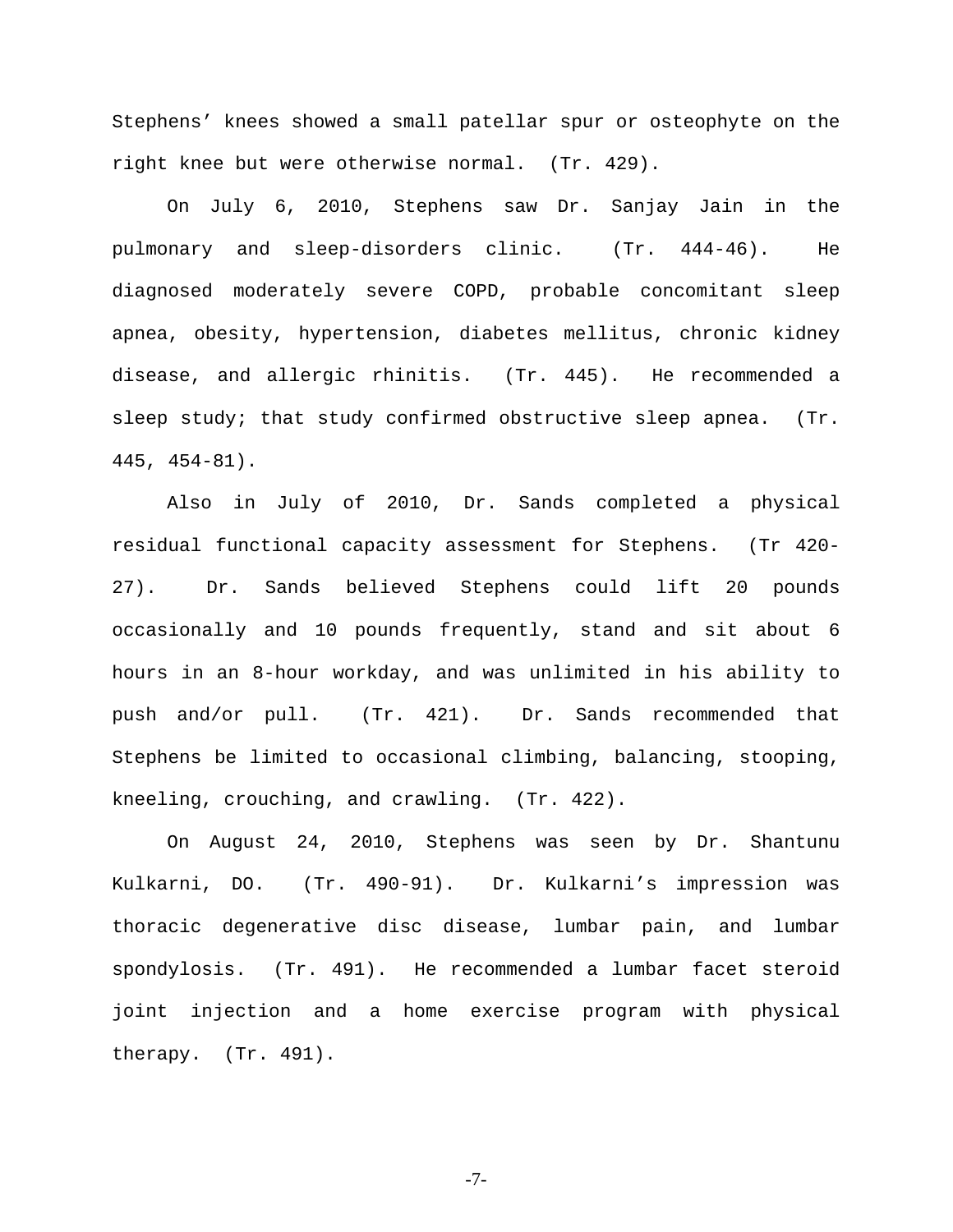On August 26, 2010, Stephens saw Dr. Christopher LaSalle, M.D. (Tr. 488). Stephens reported sharp stabbing pain rated at 7 out of 10. (Tr. 488). Dr. LaSalle's impression was "Left Wrist Degenerative Osteoarthritis thumb CMC joint." (Tr. 488). Treatment options, including surgery, were discussed. (Tr. 488).

Dr. Eric Jenkinson, M.D. diagnosed Stephens with bilateral knee degenerative osteoarthritis. (Tr. 482-86). In August and September, Dr. Jenkinson performed a series of three injections in Stephens' knees. (Tr. 482-86). Stephens reported little improvement in his knee pain. (Tr. 486).

On October 12, 2010, Stephens saw Dr. Jenkinson. (Tr. 608- 12). Jenkinson diagnosed cervical and shoulder pain. (Tr. 609). A home exercise program was recommended to strengthen his rotator cuff and improve function. (Tr. 609). Stephens' BMI was 43.95. (Tr. 609).

Stephens is on many different medications, and the record reflects many changes in his medication regimen. In May of 2011, Stephens was taking asprin, benadryl, carvedilol, clonidine, combivent, diovan, furosemide, glyburide, hydralazine, hydrocodone-acetaminophen, levemir, loratadine, magnesium oxide, novolog, omperazole, ProAir HFA, simvastatin, symbicort, and tramadol. (Tr. 524).

Stephens testified that he lives in Fort Wayne, Indiana, with his mother and uncle. (Tr. 35). He had not worked since

-8-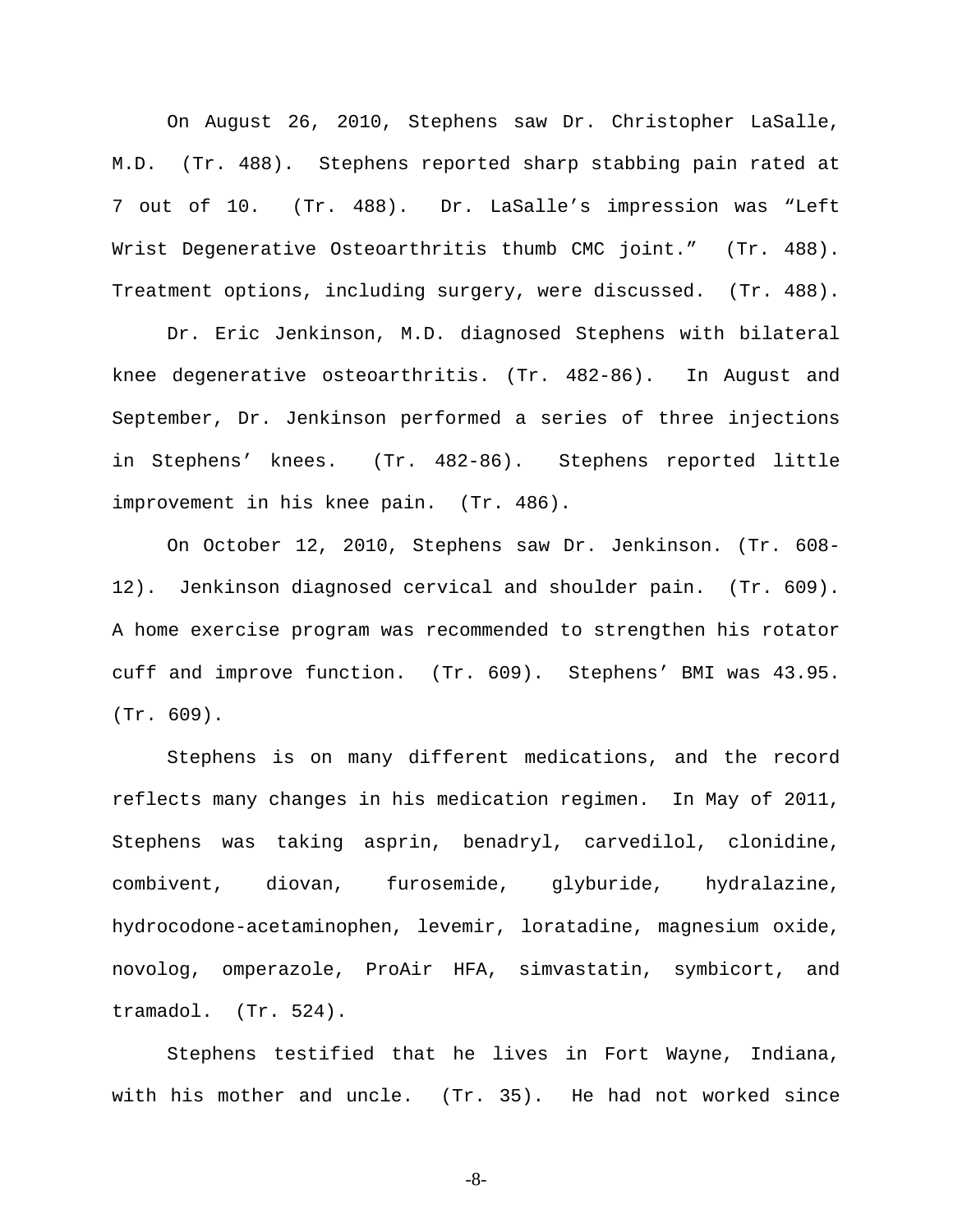May of 2008. (Tr. 36). A typical day for Stephens included taking his medicine and shots, eating meals, playing with his dog, and watching television. (Tr. 47). He normally does not leave town, but he drives to doctor appointments and grocery stores. (Tr. 48). Stephens testified that his medications caused him to be tired, and that it was hazardous when he was driving a taxi. (Tr. 36).

Stephens testified that if he gets overexerted, which is caused by physical activity, he has to use an inhaler due to his COPD. (Tr. 41-42). He uses a scooter when he shops for groceries, both because he would get out of breath and his legs would hurt too much. (Tr. 42). He testified that he has a lot of pain in his knees, hip, and lower back. (Tr. 42-43). Prostate problems cause him to take a bathroom break every hour. (Tr. 44).

He testified that he can stand between five and ten minutes before needing to take a break, and can only walk approximately one hundred feet before needing to stop. (Tr. 45-46). He estimates he could sit for about a half hour. (Tr. 46). He believes he could lift about 10 pounds. (Tr. 46).

He said that his medications cause him to fall asleep two to three times during the day. (Tr. 50). He testified that he has difficulty looking at a computer screen for more than a half an hour before having problems with his vision. (Tr. 51-52).

-9-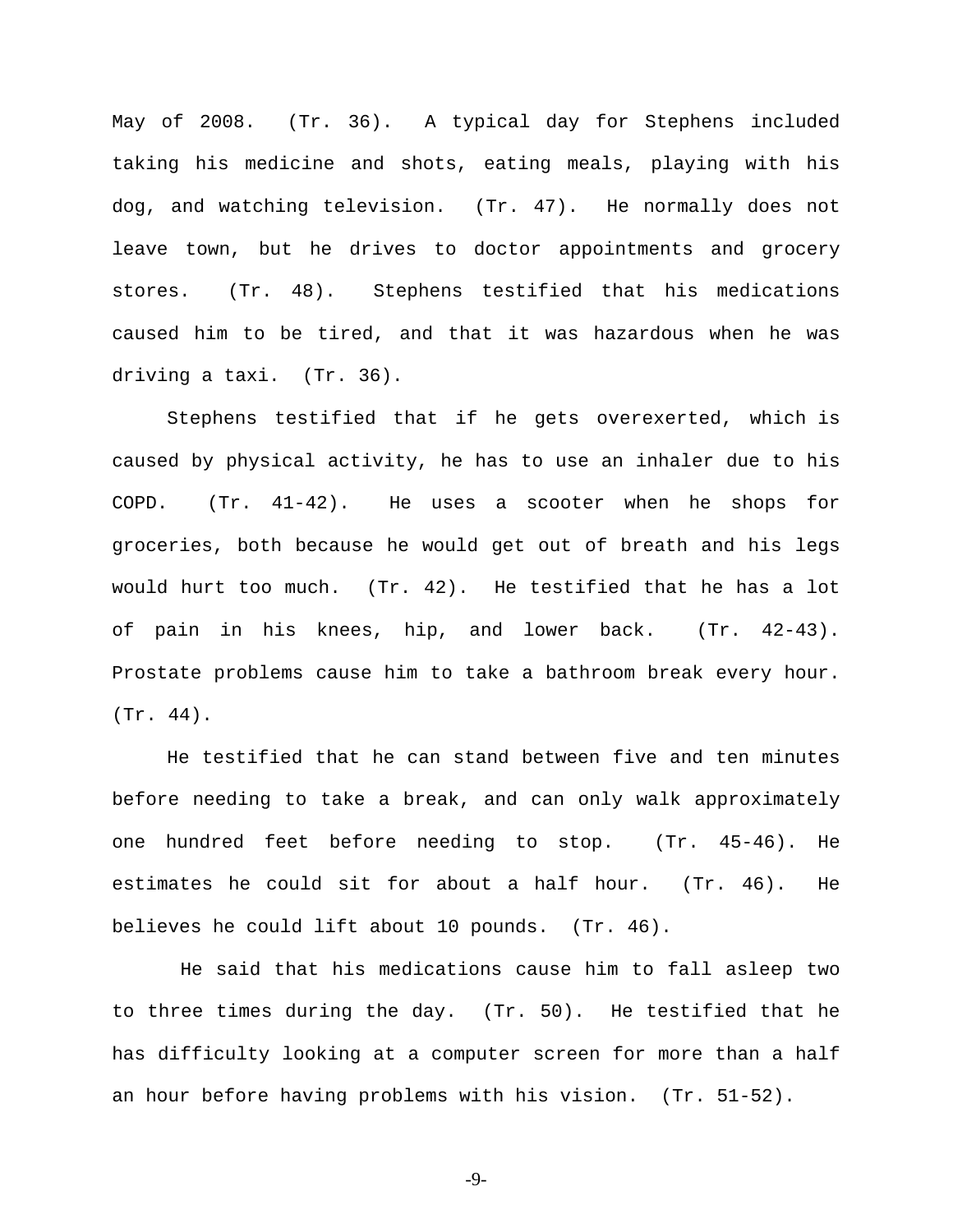### Review of Commissioner's Decision

This Court has authority to review the Commissioner's decision to deny social security benefits. 42 U.S.C. § 405(g). "The findings of the Commissioner of Social Security as to any fact, if supported by substantial evidence, shall be conclusive. . . ." Id. Substantial evidence is defined as "such relevant evidence as a reasonable mind might accept as adequate to support a decision." Richardson v. Perales, 402 U.S. 389, 401 (1971). In determining whether substantial evidence exists, the Court shall examine the record in its entirety but shall not substitute its own opinion for the ALJ's by reconsidering the facts or reweighing evidence. Jens v. Barnhart, 347 F.3d 209, 212 (7th Cir. 2003). With that in mind, however, this Court reviews the ALJ's findings of law de novo and if the ALJ makes an error of law, the Court may reverse without regard to the volume of evidence in support of the factual findings. White v. Apfel, 167 F.3d 369, 373 (7th Cir. 1999).

As a threshold matter, for a claimant to be eligible for DIB under the Social Security Act, the claimant must establish that he is disabled. To qualify as being disabled, the claimant must be unable:

> to engage in any substantial gainful activity by reason of any medically determinable physical or mental impairment which can be expected to result in death or has lasted or can be expected to last for a continuous period of not less than twelve months.

> > -10-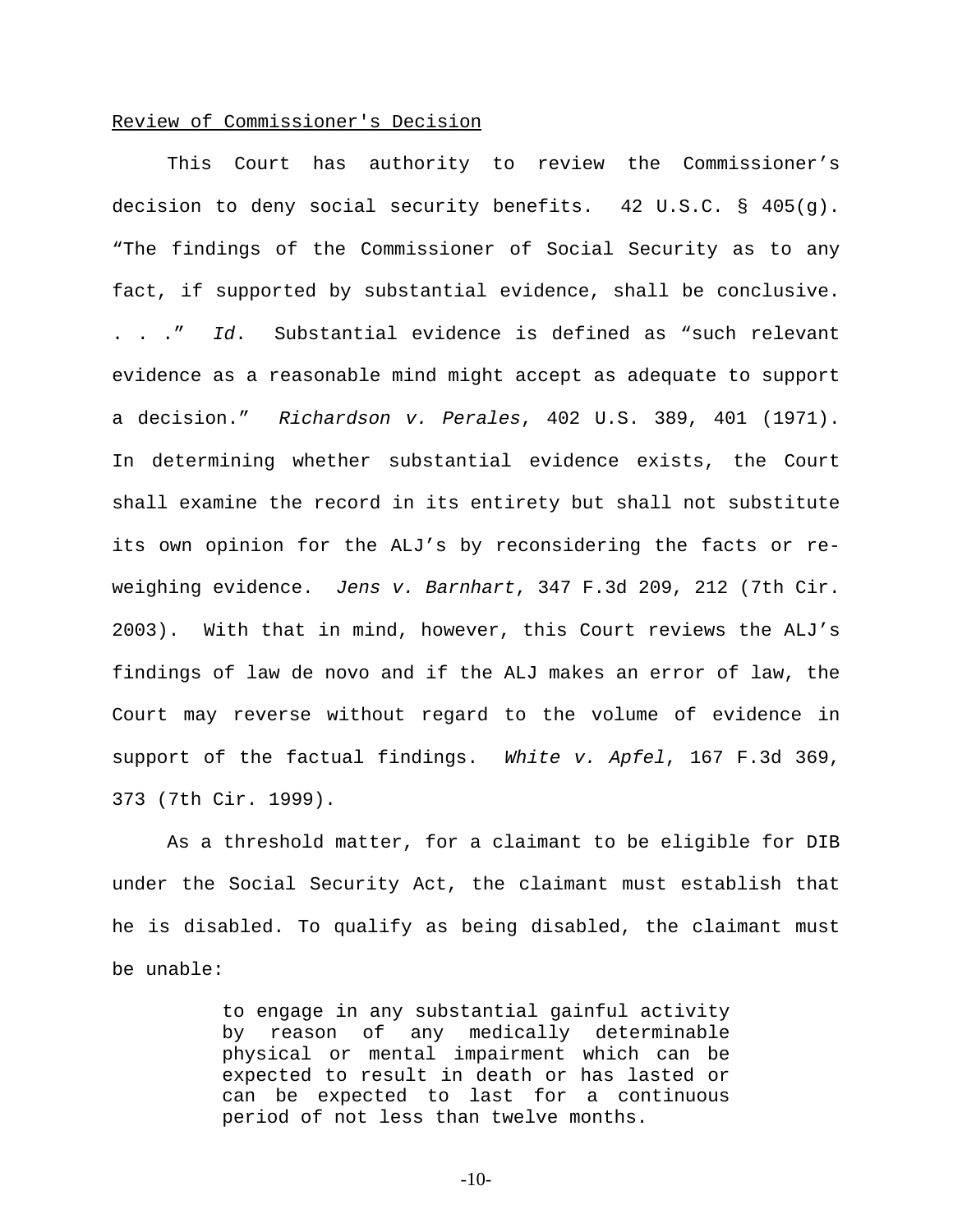42 U.S.C. §§ 423(d)(1)(A). To determine whether a claimant has satisfied this statutory definition, the ALJ performs a five step evaluation:

- Step 1: Is the claimant performing substantial gainful activity? If yes, the claim is disallowed; if no, the inquiry proceeds to step 2.
- Step 2: Is the claimant's impairment or combination of impairments "severe" and expected to last at least twelve months? If not, the claim is disallowed; if yes, the inquiry proceeds to step 3.
- Step 3: Does the claimant have an impairment or combination of impairments that meets or equals the severity of an impairment in the SSA's listing of impairments, as described in 20 C.F.R. § 404 Subpt. P, App. 1? If yes, then claimant is automatically disabled; if not, then the inquiry proceeds to step 4.
- Step 4: Is the claimant able to perform his past relevant work? If yes, the claim is denied; if no, the inquiry proceeds to step 5, where the burden of proof shifts to the Commissioner.
- Step 5: Is the claimant able to perform any other work within his residual functional capacity in the national economy? If yes, the claim is denied; if no, the claimant is disabled.

20 C.F.R. §§ 404.1520(a)(4)(i)-(y) and 416.920(a)(4)(i)-(y); see

also Herron v. Shalala, 19 F.3d 329, 333 n. 8 (7th Cir. 1994).

In this case, the ALJ found that Stephens had not engaged in any substantial gainful work since March 31, 2010, the application date. (Tr. 18). At step two, the ALJ found that Stephens suffered from chronic kidney disease, diabetes mellitus, osteoarthritis, obesity, and chronic obstructive pulmonary disease ("COPD"). (Tr. 18).

-11-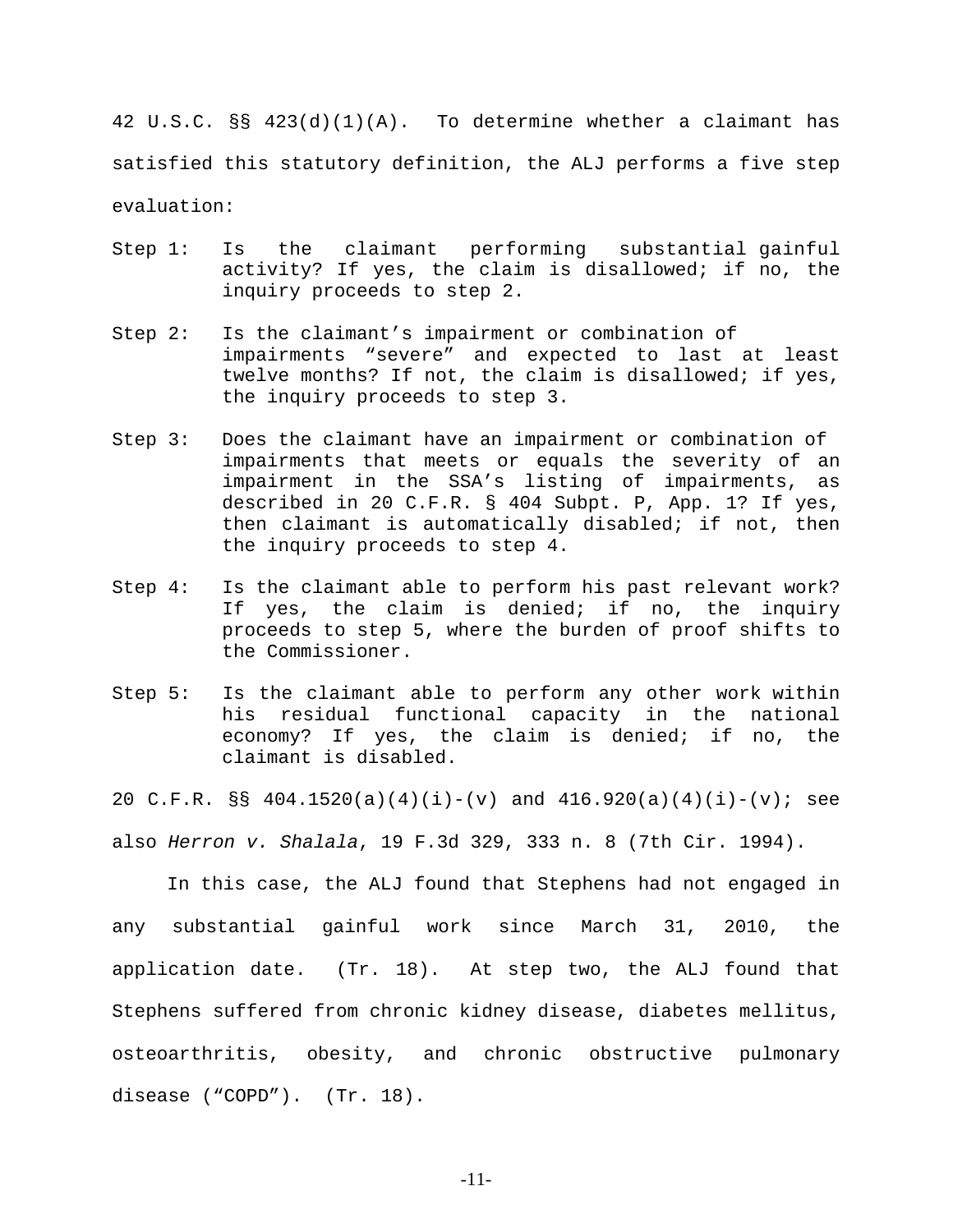At step three, the ALJ found that Stephens did not have an impairment or combination of impairments that meets or medically equals the severity of one of the listed impairments. (Tr. 19). In doing so, the ALJ found that Stephens' osteoarthritis of the spine did not meet or medically equal listing 1.04 because there was no evidence of nerve root compression, spinal arachnoiditis, or spinal stenosis resulting in pseudoclaudication. (Tr. 19). The ALJ concluded that Stephens' osteoarthritis of the knee fell short of listing 1.02 because the listing required "gross anatomical deformity with limitation of motion and findings on appropriate medically acceptable imaging of joint space narrowing, bony destruction or ankylosis of the affected joint with inability to ambulate effectively" and the record did not support those findings. (Tr. 19). In addition, the ALJ found that Stephens' COPD did not meet or medically equal listing 3.02 because he did not meet the required FEVI reading. (Tr. 19). Finally, the ALJ found that Stephens had an "extreme" level of obesity, and that while there was no listing that considers obesity, the ALJ had "considered the aggravating effects of obesity on the claimant's other impairments" as required by SSR 02-1p. (Tr. 19).

The ALJ then found that Stephens had the residual functional capacity to:

> lift, carry, push, and pull 20 pounds occasionally and 10 pounds frequently, sit

> > -12-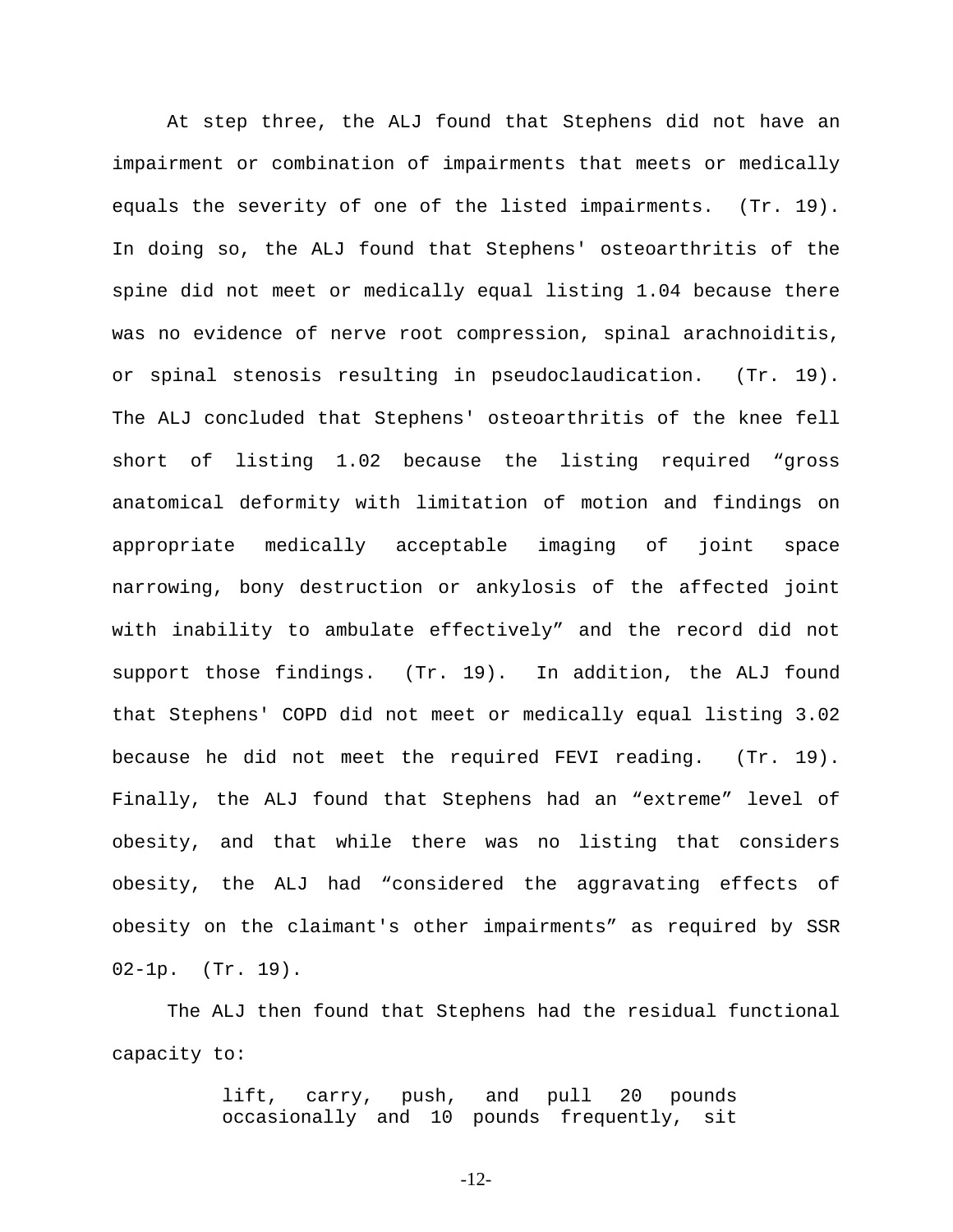for about six hours in an eight-hour workday, stand and walk in combination for about six hours in an eight-hour workday, occasionally climb, balance, stoop, kneel, crouch and crawl, and he must avoid concentrated exposure to pulmonary irritants such as fumes, odors, dusts, gases and poor ventilation.

(Tr. 19). The ALJ concluded that Stephens' "statements concerning the intensity, persistence, and limiting effects of these symptoms are not credible to the extent they are inconsistent with the above residual functional capacity assessment." (Tr. 20).

Finally, at step four, the ALJ relied on the testimony of the VE to conclude that the ALJ found that Stephens was capable of performing his past relevant work as either a security officer or a taxi dispatcher. (Tr. 23). As a result, the ALJ found that Stephens had not been under a disability, as defined in the Social Security Act, from March 31, 2010, through the date of the decision. (Tr. 23-24).

Stephens believes that the ALJ committed several errors. Stephens argues that the ALJ failed to properly consider the side effects of Stephens' medications, the medical opinion of Dr. Ringel, and the effect of Stephens' obesity on his other ailments. Stephens also believes that ALJ committed error by ignoring certain impairments: heart disease, fecal incontinence, arthritis of the right ankle, and loss of fine-motor control in

-13-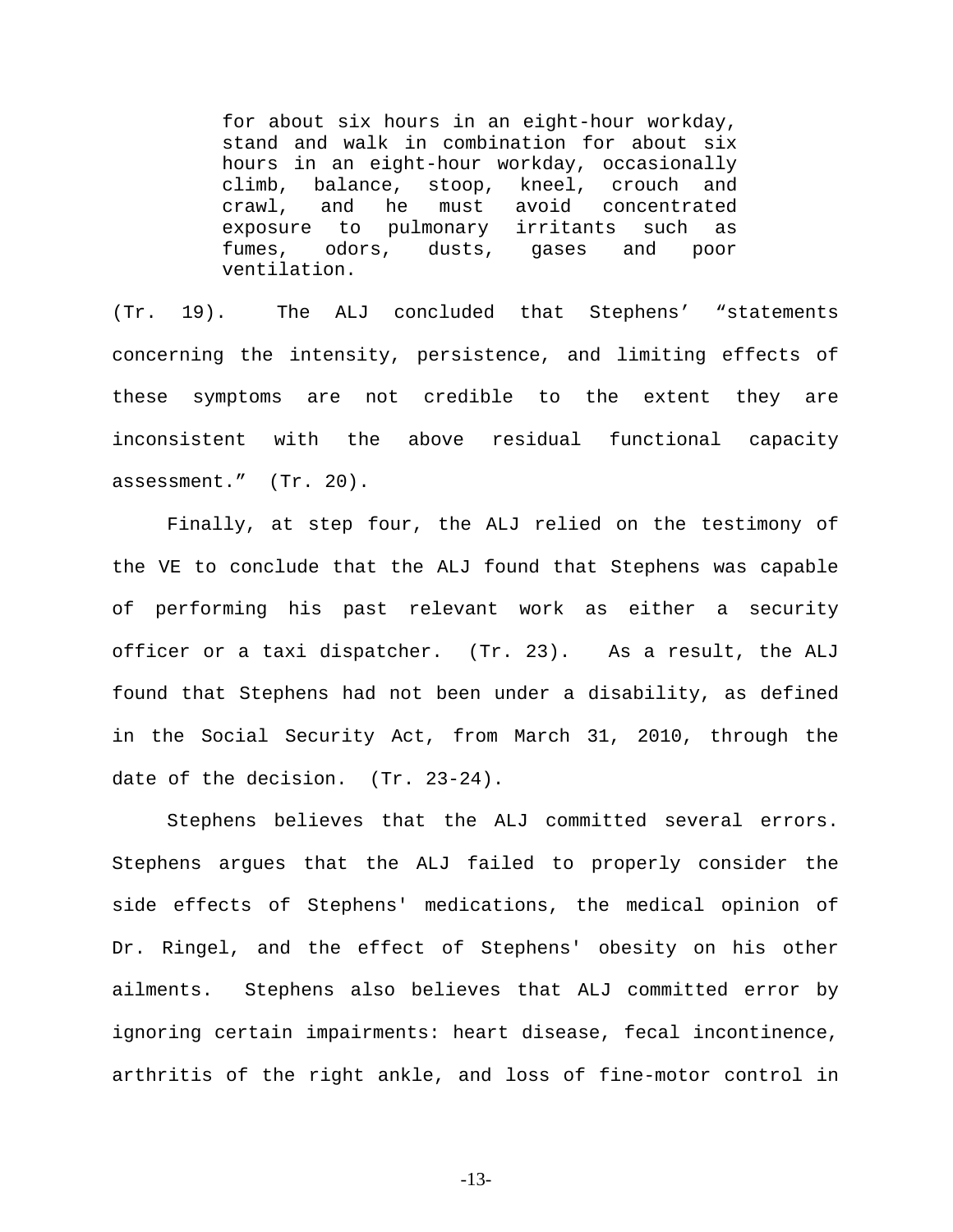his right hand. Lastly, Stephens alleges that the ALJ's determination that Stephens is not credible is flawed.

#### **Credibility**

Stephens argues that the ALJ improperly discredited his testimony in violation of SSR 96-7p by relying on meaningless boilerplate language and failing to properly consider the seven credibility factors. The Commissioner disagrees.

 Because the ALJ is best positioned to judge a claimant's truthfulness, this Court will overturn an ALJ's credibility determination only if it is patently wrong. Skarbek v. Barnhart, 390 F.3d 500, 504 (7th Cir. 2004). However, when a claimant produces medical evidence of an underlying impairment, the ALJ may not ignore subjective complaints solely because they are unsupported by objective evidence. Schmidt v. Barnhart, 395 F.3d 737, 745-47 (7th Cir. 2005); Indoranto v. Barnhart, 374 F.3d 470, 474 (7th Cir. 2004) (citing Clifford v. Apfel, 227 F.3d 863, 872 (7th Cir. 2000)).

Further, "the ALJ cannot reject a claimant's testimony about limitations on [his] daily activities solely by stating that such testimony is unsupported by the medical evidence." Id. Instead, the ALJ must make a credibility determination that is supported by record evidence and sufficiently specific to make clear to the claimant, and to any subsequent reviewers, the

-14-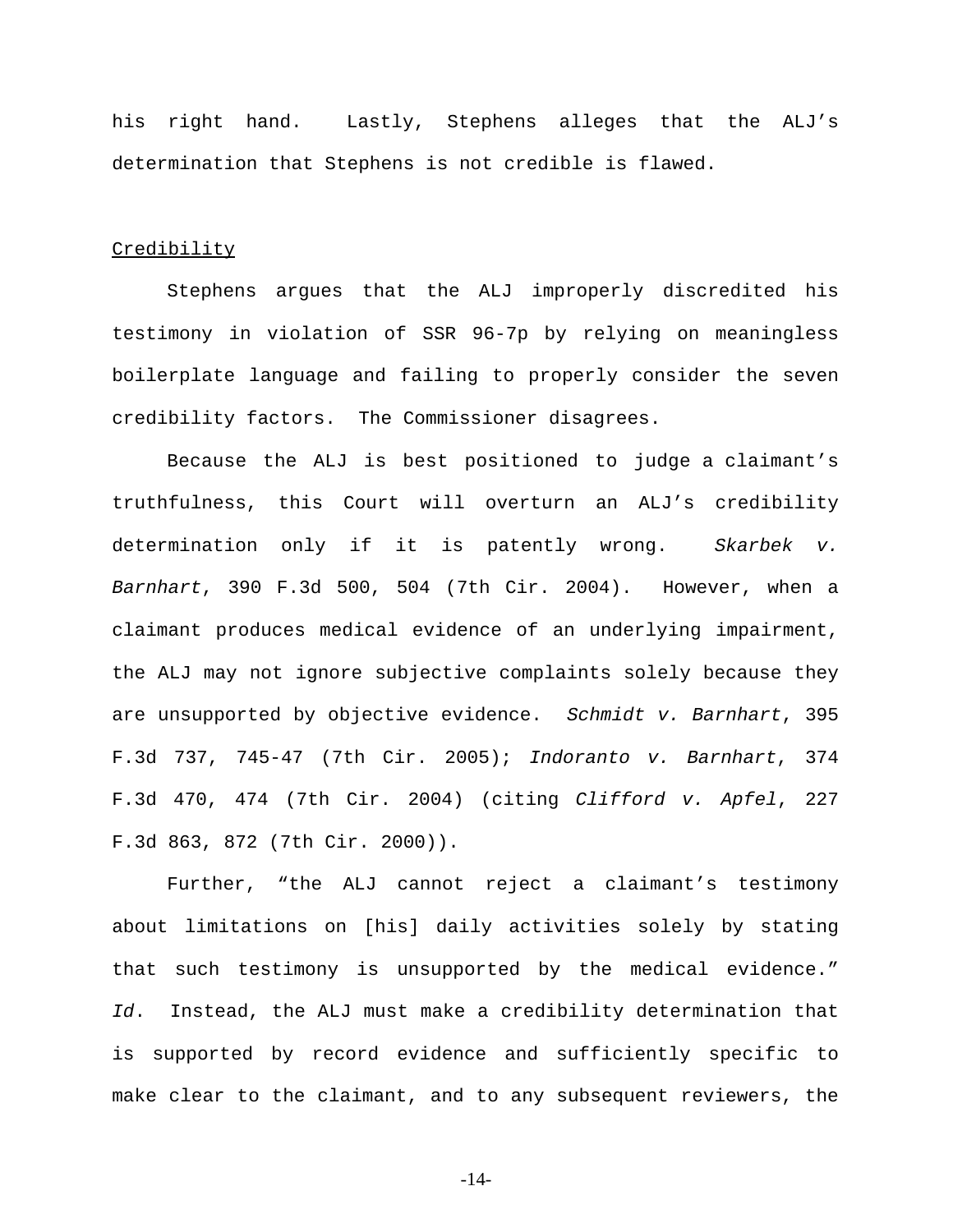weight given to the claimant's statements and the reasons for the weight. Lopez v. Barnhart, 336 F.3d 535, 539-40 (7th Cir. 2003).

In evaluating the credibility of statements supporting a Social Security application, an ALJ must comply with the requirements of SSR 96-7p. Steele v. Barnhart, 290 F.3d 936, 941-42 (7th Cir. 2002). This ruling requires ALJs to articulate "specific reasons" behind credibility evaluations; the ALJ cannot merely state that "the individual's allegations have been considered" or that "the allegations are (or are not) credible." SSR 96-7p, 1996 WL 374186 (1996). Furthermore, the ALJ must consider specific factors when assessing the credibility of an individual's statement including:

- 1. The individual's daily activities;
- 2. The location, duration, frequency, and intensity of the individual's pain or other symptoms;
- 3. Factors that precipitate and aggravate the symptoms;
- 4. The type, dosage, effectiveness, and side effects of any medication the individual takes or has taken to alleviate pain or other symptoms;
- 5. Treatment, other than medication, the individual receives or has received for relief of pain or other symptoms;
- 6. Any measures other than treatment the individual uses or has used to relieve pain or other symptoms (e.g., lying flat on his or

-15-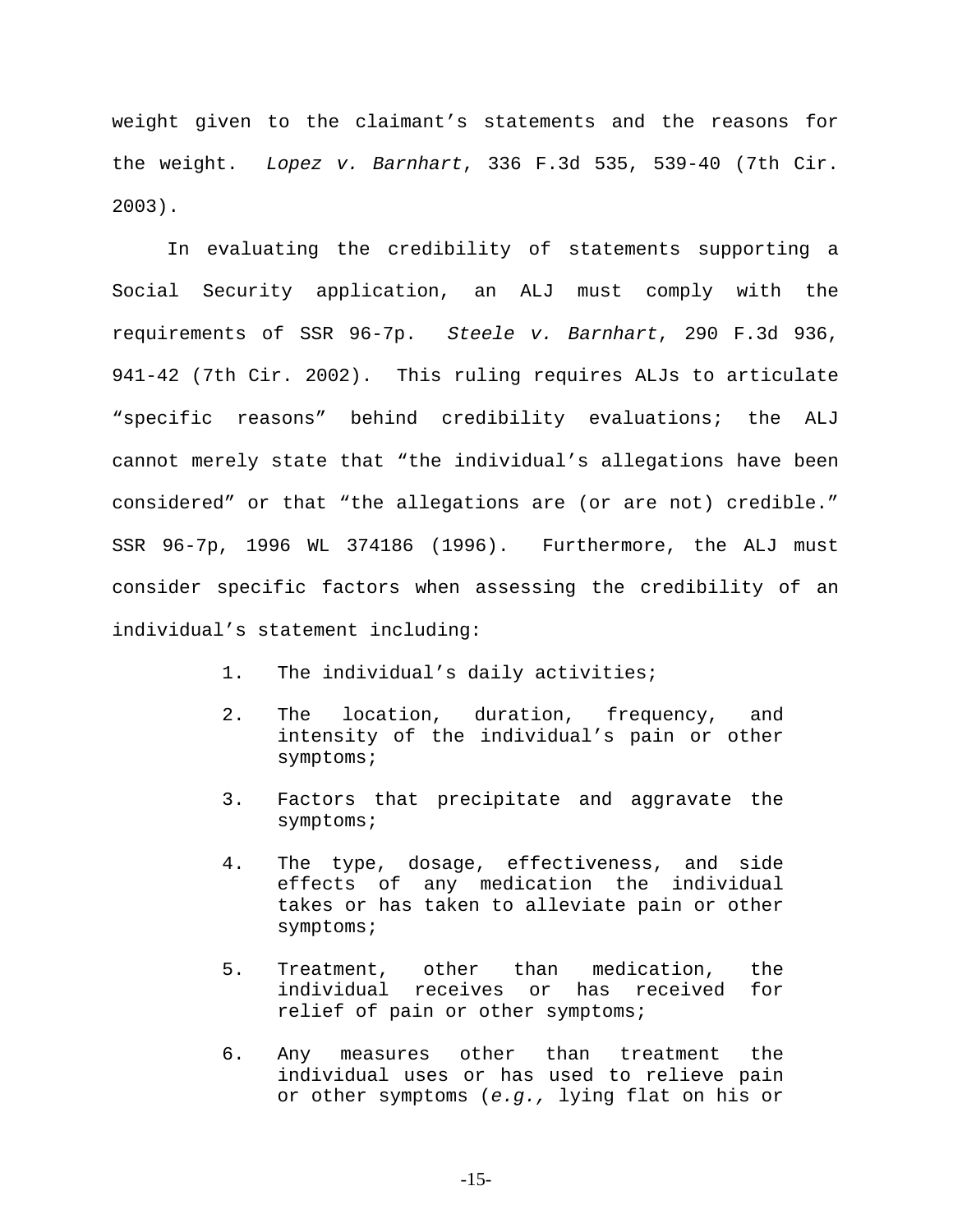her back, standing for 15 to 20 minutes every hour, or sleeping on a board); and

7. Any other factors concerning the individual's functional limitations and restrictions due to pain or other symptoms.

SSR 96-7p, 1996 WL 374186 (1996); C.F.R. §§ 404.1529, 416.929; Golembiewski, 322 F.3d 912, 915-16 (7th Cir. 2003).

Here, ALJ Stam determined that "the claimant's medically determinable impairments could reasonably be expected to cause some of the alleged symptoms; however, the claimant's statements concerning the intensity, persistence and limiting effects of these symptoms are not credible to the extent they are inconsistent with the above residual functional capacity assessment." (Tr. 20). Nearly identical language was criticized by the Seventh Circuit in Bjornson v. Astrue, 671 F.3d 640, 645 (7th Cir. 2012). That criticism will not be repeated here. The boilerplate language utilized by ALJ Stam is unhelpful at best, and by itself, such language is inadequate to support a credibility finding. See Richison v. Astrue, No. 11- 2274, 2012 WL 377674 (7th Cir. Feb. 7, 2012). But, where boilerplate language such as that utilized by the ALJ is accompanied by additional reasons, a credibility determination need not necessarily be disturbed if it is otherwise adequate. Id. The Commissioner argues that "the ALJ went beyond the canned language and adequately set forth the specific reasons

-16-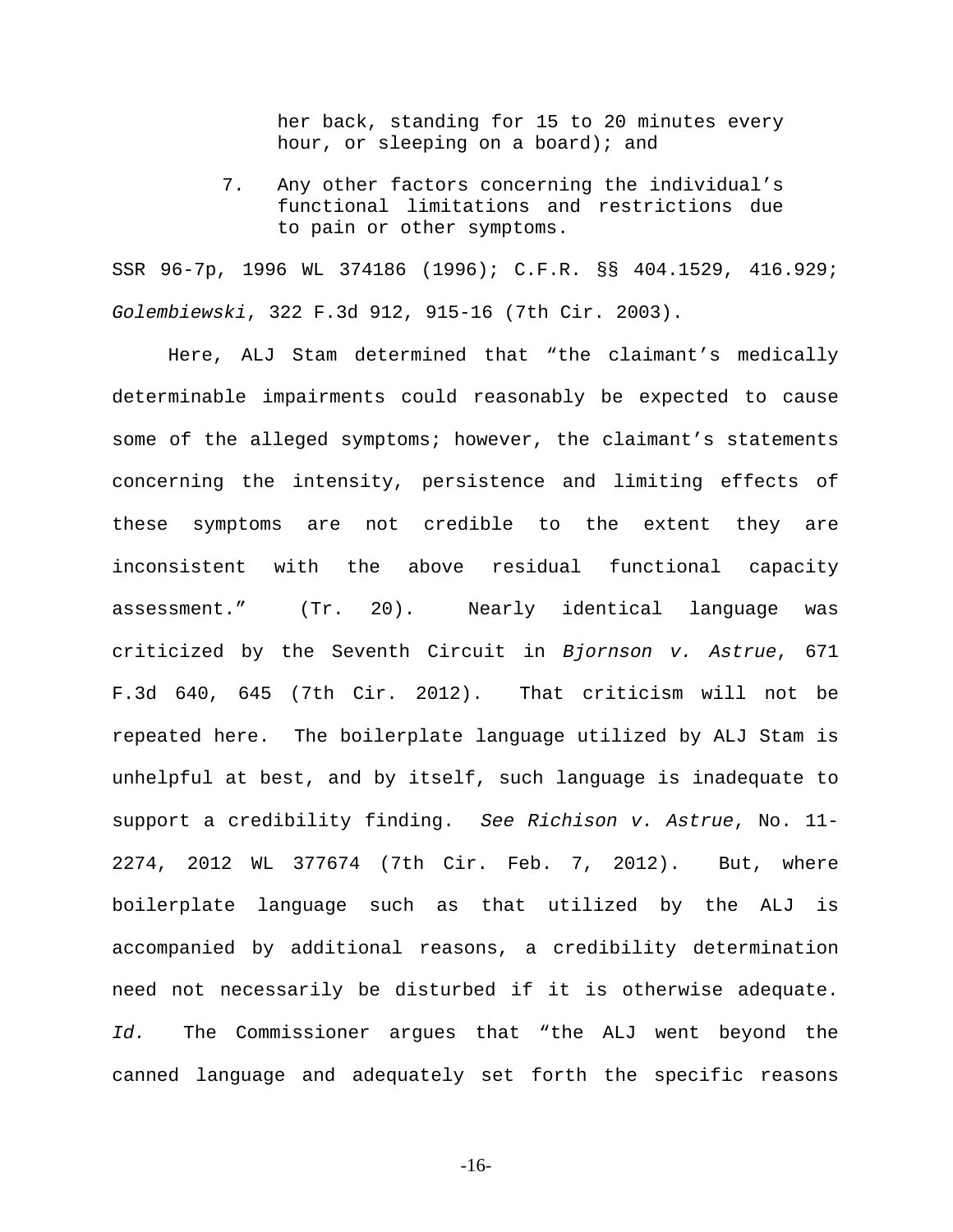for finding the claimant not credible." (DE 18 at 9). According to the Commissioner:

> In evaluating the credibility of Plaintiff [sic] subjective complaints, the ALJ properly considered numerous factors including: Plaintiff's alleged symptoms; factors that exacerbated Plaintiff's symptoms; Plaintiff's alleged medication side effects; Plaintiff's daily activities; the physician opinions of record; the objective clinical examination and diagnostic test findings; the fact that many of Plaintiff's impairments were controlled with treatment; and Plaintiff's failure to follow through with prescribed physical therapy (Tr. 20-23). The ALJ's credibility assessment in this case was quite thorough and was certainly not "patently wrong" as it would need to be in order for this Court to reverse it. Schmidt v. Barnhart, 395 F.3d 737, 746-47 (7th Cir. 2005); Diaz v. Chater, 55 F.3d 300, 305 (7th Cir. 1995).

(DE 18 at 8). Other than citing generally to the section of the ALJ's opinion where the ALJ discusses the medical evidence and makes her credibility determination, the Commissioner provides no further explanation of why she believes the ALJ's credibility analysis addressed all the factors listed above.

In her decision, the ALJ outlined the process for determining a claimant's RFC, including the need to make a credibility finding where statements about the intensity, persistence, or functionally limiting effects of pain or other symptoms are not substantiated by objective medical evidence. (Tr. 20). The ALJ then summarized the claimant's testimony as follows:

-17-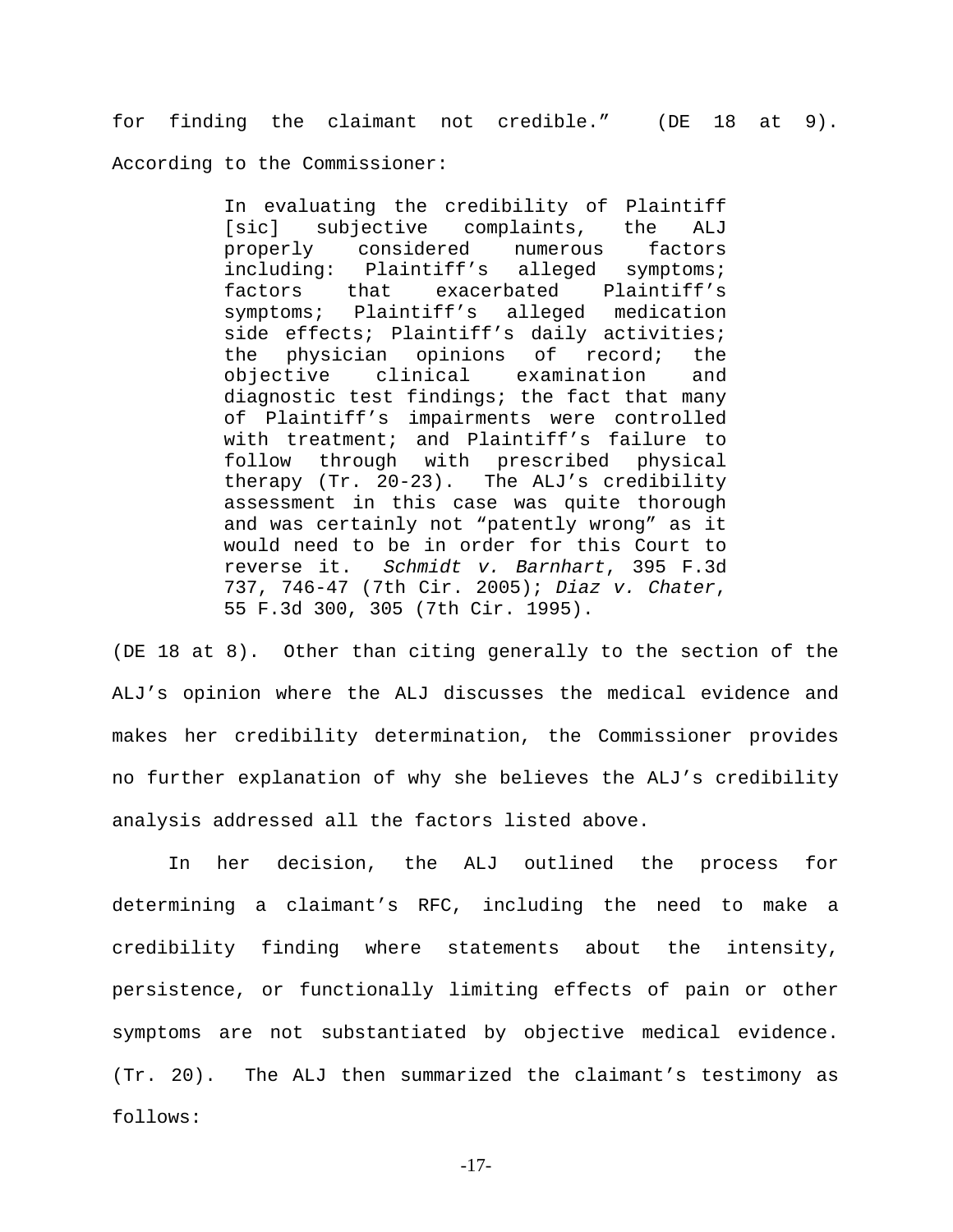The claimant testified that he lives with his mother and uncle. He said he has not been able to work due to problems with breathing, pain in his back and legs, and prostate problems. He said he was a dispatcher for a taxi company from 1998 to 2000, but the payroll administrator was HR America as shown on his earnings records. He said he last drove a taxi in December 2007. He said he gets short of breath with activity. Also, his legs hurt if he walks too much. He has pain in his lower back, hips and knees. He said that before prostate surgery, he had leg swelling because of difficulty urinating. Since surgery, he has urinary urgency and occasional incontinence about two or three times a week. He said he needs to go to the bathroom about once per hour. He said he can stand five to 10 minutes, walk about 100 feet, sit for about 30 minutes, and lift and carry 10 pounds. He said it is now harder to climb stairs and shop for groceries than it was when he filed his prior claim. He said he can't stand long enough to cook or do dishes. He watches television, plays with his dog, and drives to appointments.

Under questioning by his representative, he said he had joint replacement surgery on his left hand, and he now has pain and can't use it fully. His right shoulder also hurts all the time. His medications make him tired. He said he doesn't have much energy. He falls asleep twice or more during the day. He said his eyes would get blurry and give him a headache after 30 minutes of looking at a computer screen or reading. He said he started using a CPAP machine for his sleep apnea, but it has not improved his daytime fatigue symptoms.

(Tr. 20). She then included the boilerplate language cited earlier. (Tr. 20). The ALJ next offered this statement:

> The claimant's medical record and his admitted activities are not consistent with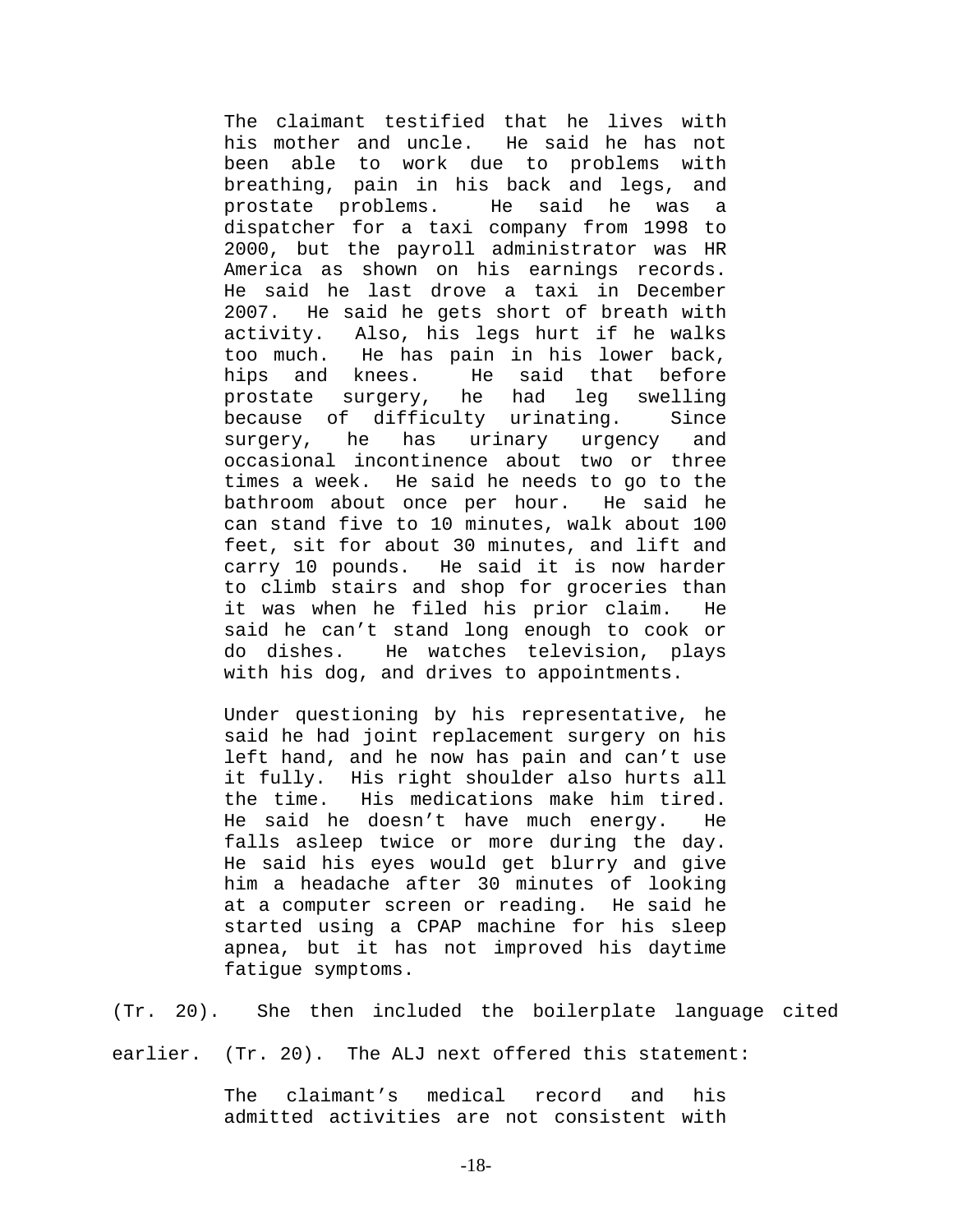total disability. Regarding activities, his function report indicates that he has no problems with personal care, cooks simple meals, shops when necessary, plays games on a computer, does household chores, drives to appointments, does laundry, and mows grass with a lawn tractor (Ex. 6E). The medical record shows that he has several conditions that reasonably would limit his exertional ability, especially since he filed the current claim, but the evidence does not establish limitations beyond those in the above residual functional capacity.

(Tr. 21).

The ALJ then offered a summary of the medical evidence, concluded that her RFC is consistent with the medical evidence, and made no further comments regarding Stephens' credibility. (Tr. 21-23).

This Court must decide whether there is a logical bridge between the evidence outlined by the ALJ and the ALJ's conclusions. Here, outside of the criticized boilerplate language, the ALJ has offered no explicit reason for finding Stephens' testimony not credible. Her statements suggest that, because she believed neither the medical records nor Stephens' activities of daily living were consistent with total disability, she therefore thought Stephens' reports of his limitations of function must be less than fully credible. This reasoning is insufficient. As the ALJ's decision notes, credibility determinations are made "whenever statements about the intensity, persistence, or functionally limiting effects of

-19-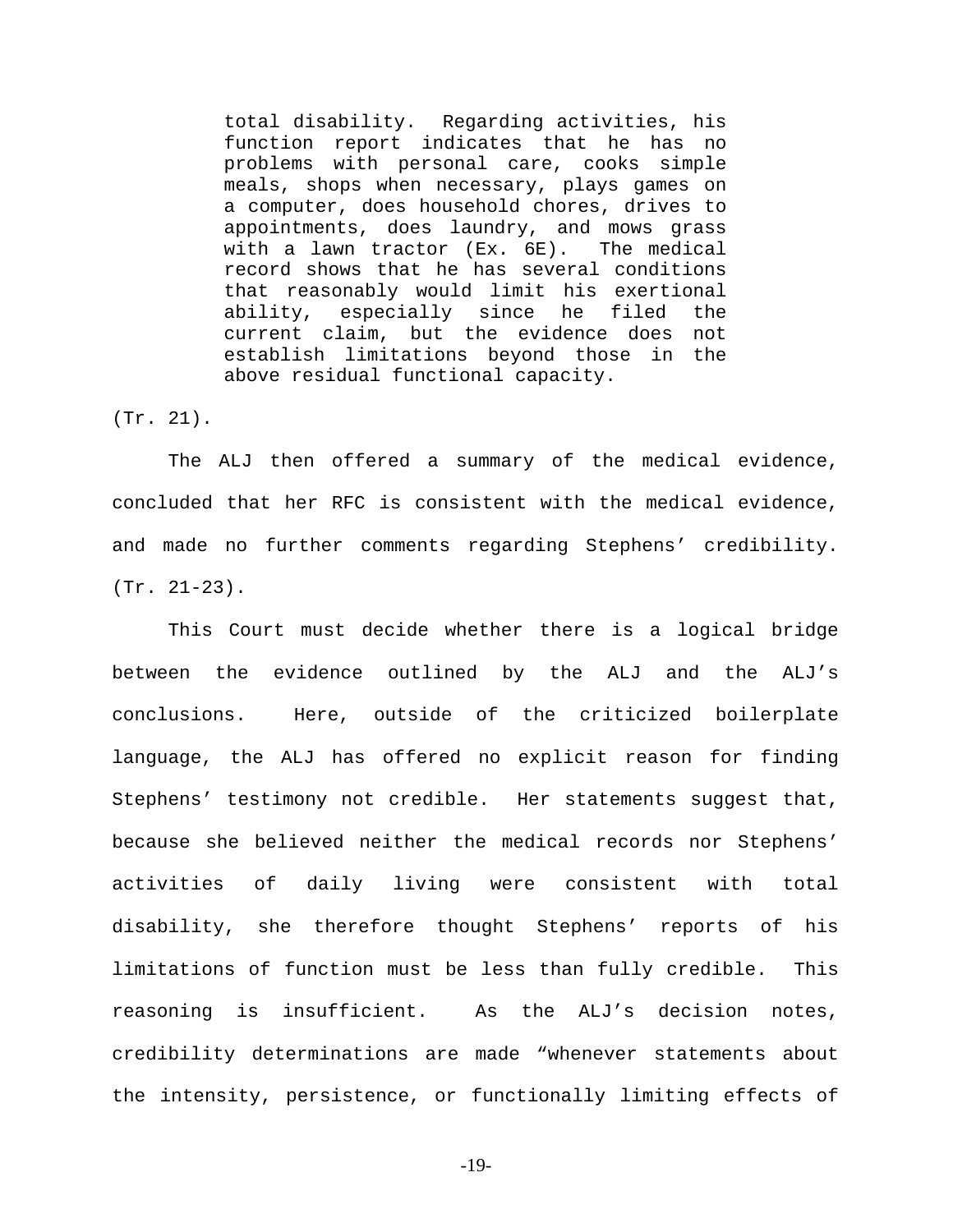pain or other symptoms are not substantiated by the objective medical evidence." (Tr. 20). Accordingly, the whole point of the credibility determination is to determine whether the claimant's allegations are credible despite the fact that they are not substantiated by the objective medical records. Activities of daily living are a legitimate consideration, but the Seventh Circuit has cautioned against placing too much weight on a claimant's ability to engage in activities of daily living. Stewart v. Astrue, 561 F.3d 679, 684 (7th Cir. 2009)(the "ability to cook, clean, do laundry, and vacuum ... do not necessarily establish that a person is capable of engaging in substantial physical activity" and "[t]he ALJ should have explained any inconsistencies between [the claimant's] activities of daily living and the medical evidence.").

There are comments in the relevant section of the ALJ's decision that relate to some of the factors an ALJ is required to consider when determining if a claimant is credible: Stephens' alleged symptoms are summarized, the ALJ noted that Stephens claimed that activity caused shortness of breath, and the ALJ acknowledged that Stephens used a CPAP machine and reported a need to schedule bathroom breaks at one hour increments to avoid incontinence. The ALJ provided many details regarding both Stephens' testimony and the medical evidence. Unfortunately, she failed to link her statements to her finding

-20-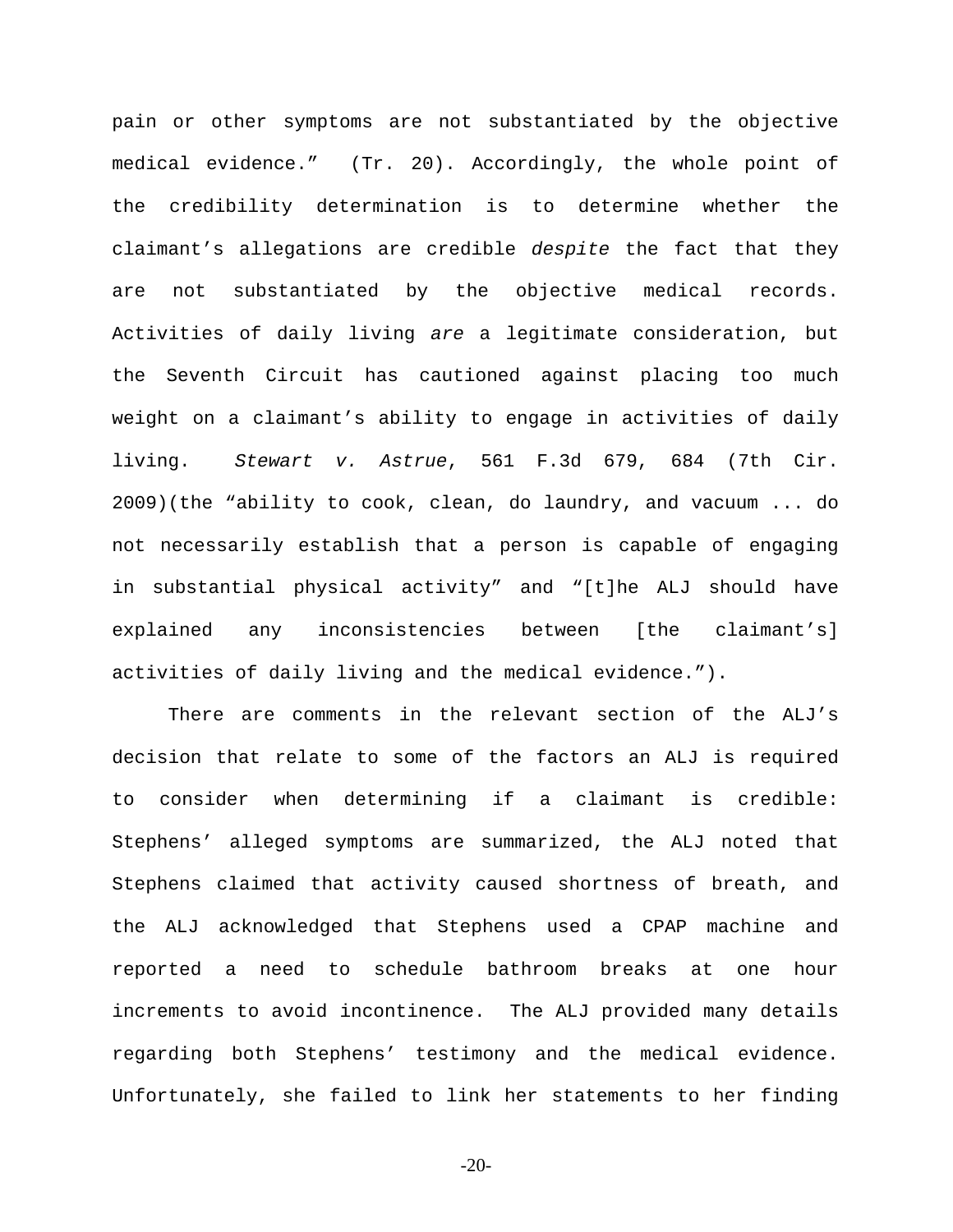that Stephens is less than fully credible, leaving the Court to speculate regarding her reasons - something this Court cannot do. Furthermore, the ALJ failed to specify which of Stephens' statements are credible and which the ALJ discredited, leaving no basis for this Court to review whether the ALJ's conclusion is supported by substantial evidence. See Parker v. Astrue, 597 F.3d 920, 922 (7th Cir. 2010). See Villano v. Astrue, 556 F.3d 558, 562 (7th Cir. 2009) (because "the ALJ did not analyze the factors required under SSR 96-7p," "the ALJ failed to build a logical bridge between the evidence and his conclusion that [claimant's] testimony was not credible.").

One factor of particular importance in this case is the side effects of medications. Stephens detailed his medications and their associated side-effects in his opening brief. (Pl. Br. 8-10). Among the many side-effects are "frequent urination," "extreme hunger," "tiredness," "drowsiness," "back pain," and "difficulty breathing." (DE 17 at 8-10). Tiredness or drowsiness are a possible side effect of at least seven of Stephens' medications: carvedilol, tramadol, vicodin, symbicort, diovan, clonidine, and omeprazole. Stephens testified at the hearing that the medications that he is on cause him to fall asleep a lot, which was dangerous when he worked as a taxi driver. (Tr. 36).

-21-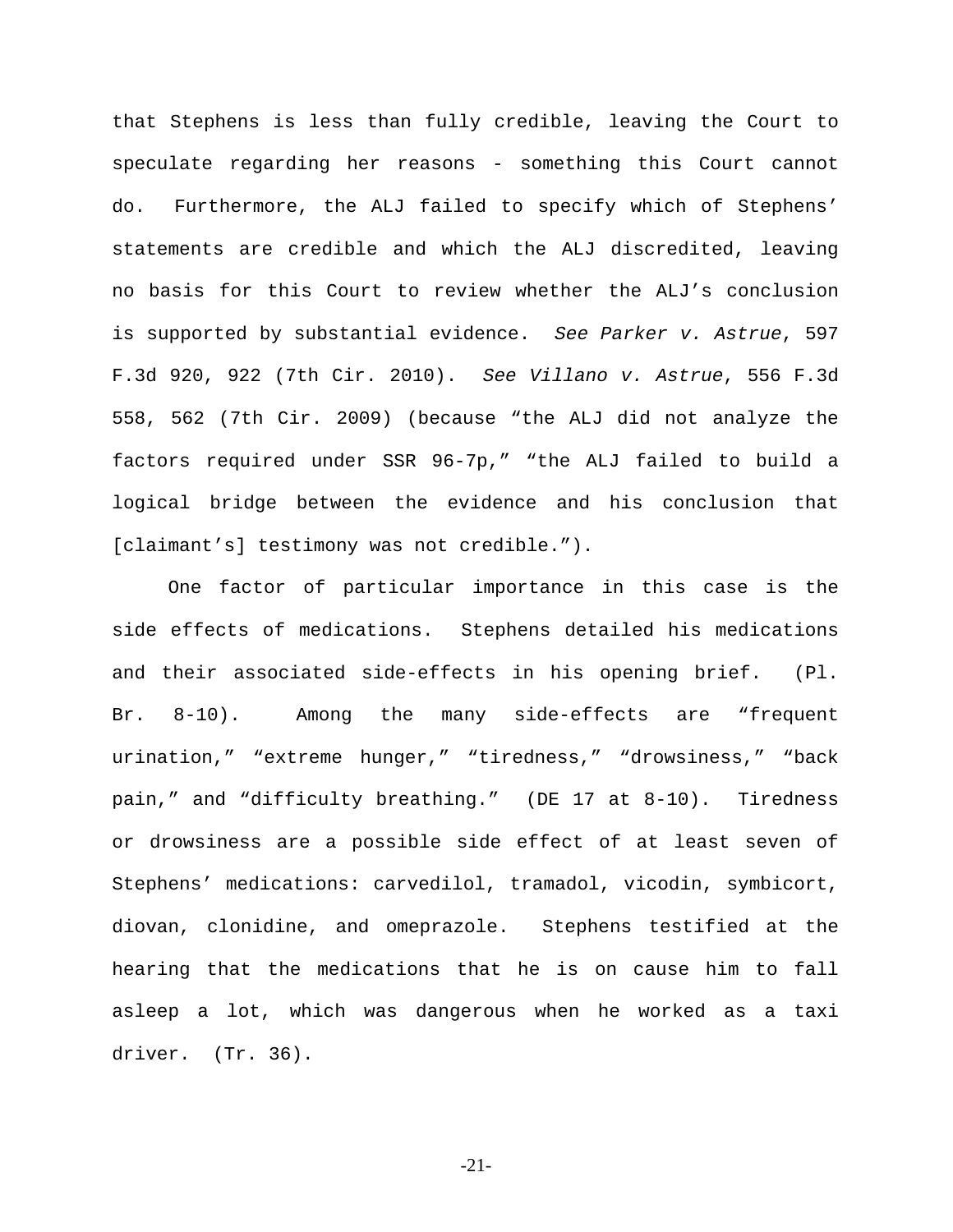Given the sheer number of medications that Stephens takes that list fatigue and tiredness as possible side-effects, the ALJ was required to offer some explanation before discrediting Stephens' testimony regarding tiredness and fatigue. Because the necessary connections or "logical bridge" between the evidence and the ALJ's determination that Stephens is less than fully credible is lacking, this Court must remand.

#### **Obesity**

Stephens also alleges that the ALJ failed to properly assess his extreme obesity and its effects on his other impairments, as required by SSR 02-1p. (DE 17 at 16-20). SSR 02-1p notes that:

> Obesity is a risk factor that increases an individual's chances of developing impairments in most body systems. It commonly leads to, and often complicates, chronic diseases of the cardiovascular, respiratory, and musculoskeletal body systems. Obesity increases the risk of developing impairments such as type II (socalled adult onset) diabetes mellitus-even in children; gall bladder disease; hypertension; heart disease; peripheral vascular disease; dyslipidemia (abnormal levels of fatty substances in the blood); stroke; osteoarthritis; and sleep apnea. It is associated with endometrial, breast, prostate, and colon cancers, and other physical impairments. Obesity may also cause or contribute to mental impairments such as depression. The effects of obesity may be subtle, such as the loss of mental clarity and slowed reactions that may result from obesity- related sleep apnea.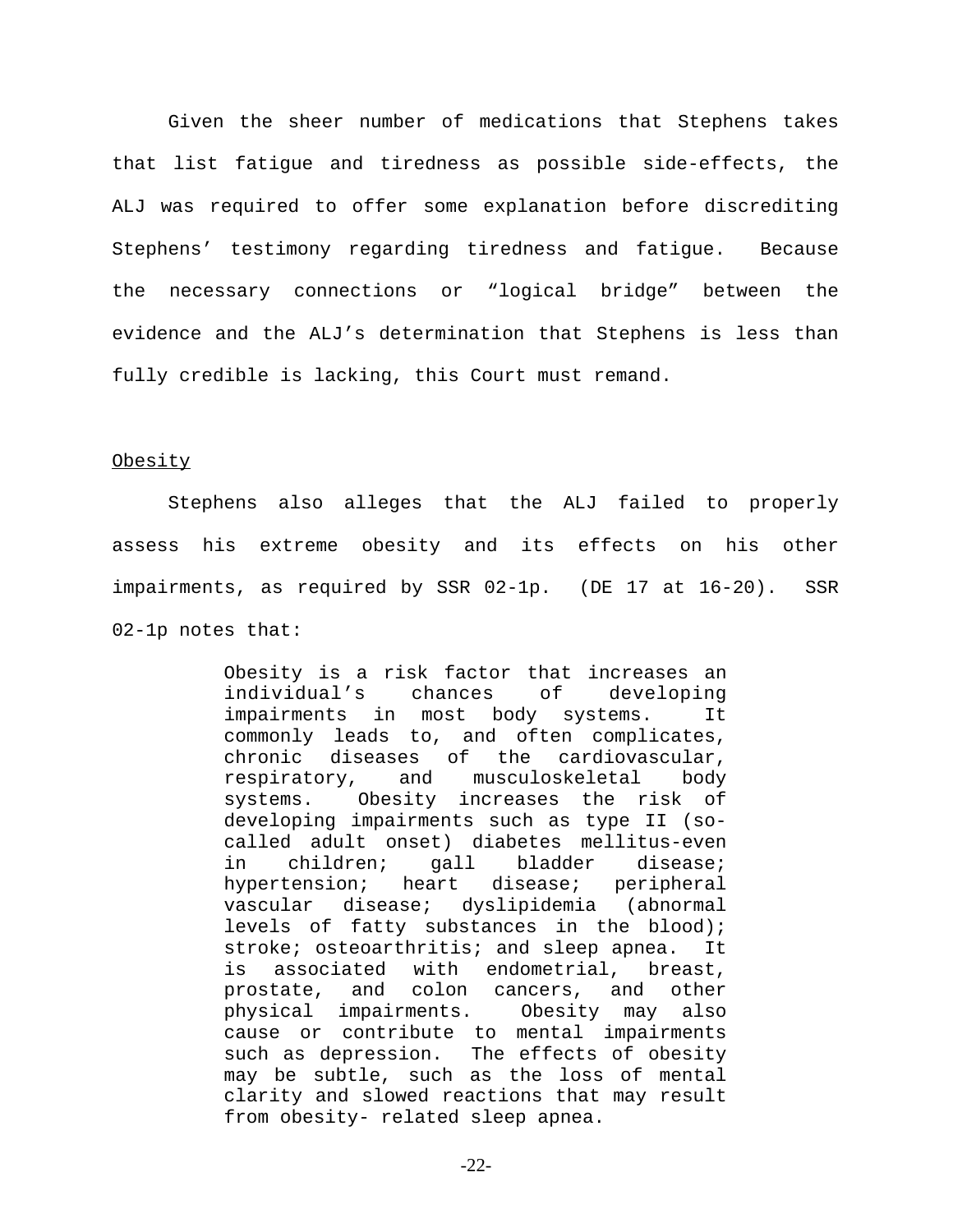SSR 02-1p, 2002 WL 34686281 (2002). This ruling provides guidance to ALJs regarding how to evaluate obesity at steps two through five of the sequential evaluation. At step two, an ALJ is to find that obesity is severe "when, alone or in combination with another medically determinable physical or mental impairment(s), it significantly limits an individual's physical or mental ability to do basic work activities." Id.

At step three, because there is no listing for obesity, $^2$  the ruling instructs ALJs as follows:

> [W]e will find that an individual with obesity "meets" the requirements of a listing if he or she has another impairment that, by itself, meets the requirements of a listing. We will also find that a listing is met if there is an impairment that, in combination with obesity, meets the requirements of a listing. For example, obesity may increase the severity of coexisting or related impairments to the extent that the combination of impairments meets the requirements of a listing. This is especially true of musculoskeletal, respiratory, and cardiovascular impairments. It may also be true for other coexisting or related impairments, including mental disorders.

\* \* \*

We may also find that obesity, by itself, is medically equivalent to a listed impairment[.]

\* \* \*

 $^2$  Or, more accurately, there is no longer a listing for obesity. Listing 9.09 was deleted in 1999. See Barthelemy v. Barnhart, 107 Fed. Appx. 689 (7th Cir. 2004).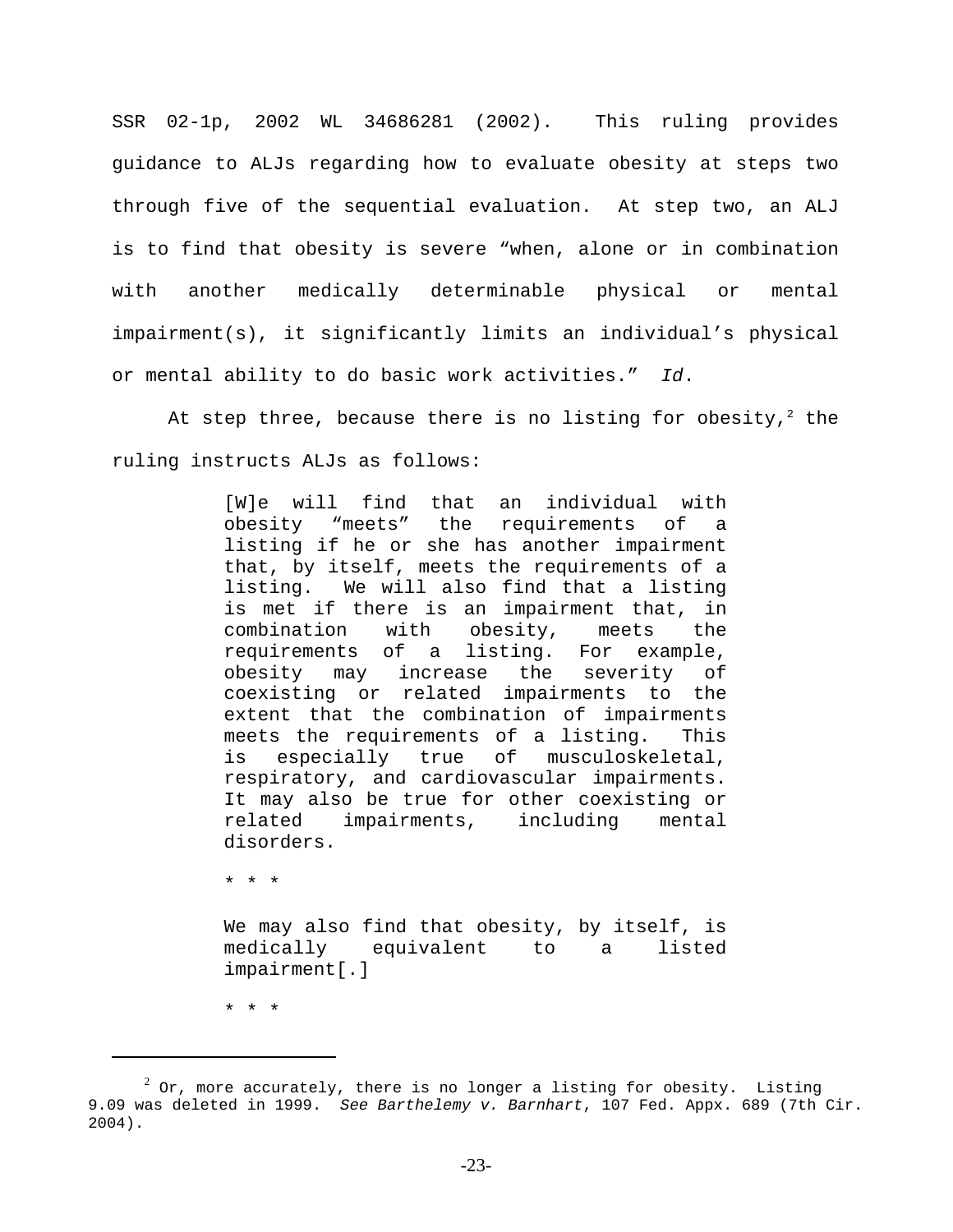We will also find equivalence if an individual has multiple impairments, including obesity, no one of which meets or equals the requirements of a listing, but the combination of impairments is equivalent in severity to a listed impairment. For example, obesity affects the cardiovascular and respiratory systems because of the increased workload the additional body mass places on these systems. Obesity makes it harder for the chest and lungs to expand. This means that the respiratory systems must work harder to provide needed oxygen. This in turn makes the heart work harder to pump blood to carry oxygen to the body. Because the body is working harder at rest, its ability to perform additional work is less than would otherwise be expected. Thus, we may find that the combination of a pulmonary or cardiovascular impairment and obesity has signs, symptoms, and laboratory findings that are of equal medical significance to one of the respiratory or cardiovascular listings.

However, we will not make assumptions about the severity or functional effects of obesity combined with other impairments. Obesity in combination with another impairment may or may not increase the severity or foundational limitations of the other impairment. We will evaluate each case based on the information in the case record.

SSR 02-1p, 2002 WL 34686281 (2002). At steps four and five, the ruling notes that obesity can cause limitation of function. Furthermore, the ruling notes that:

> [t]he effects of obesity may not be obvious. For example, some people with obesity also have sleep apnea. This can lead to drowsiness and lack of mental clarity during the day. Obesity may also affect an individual's social functioning.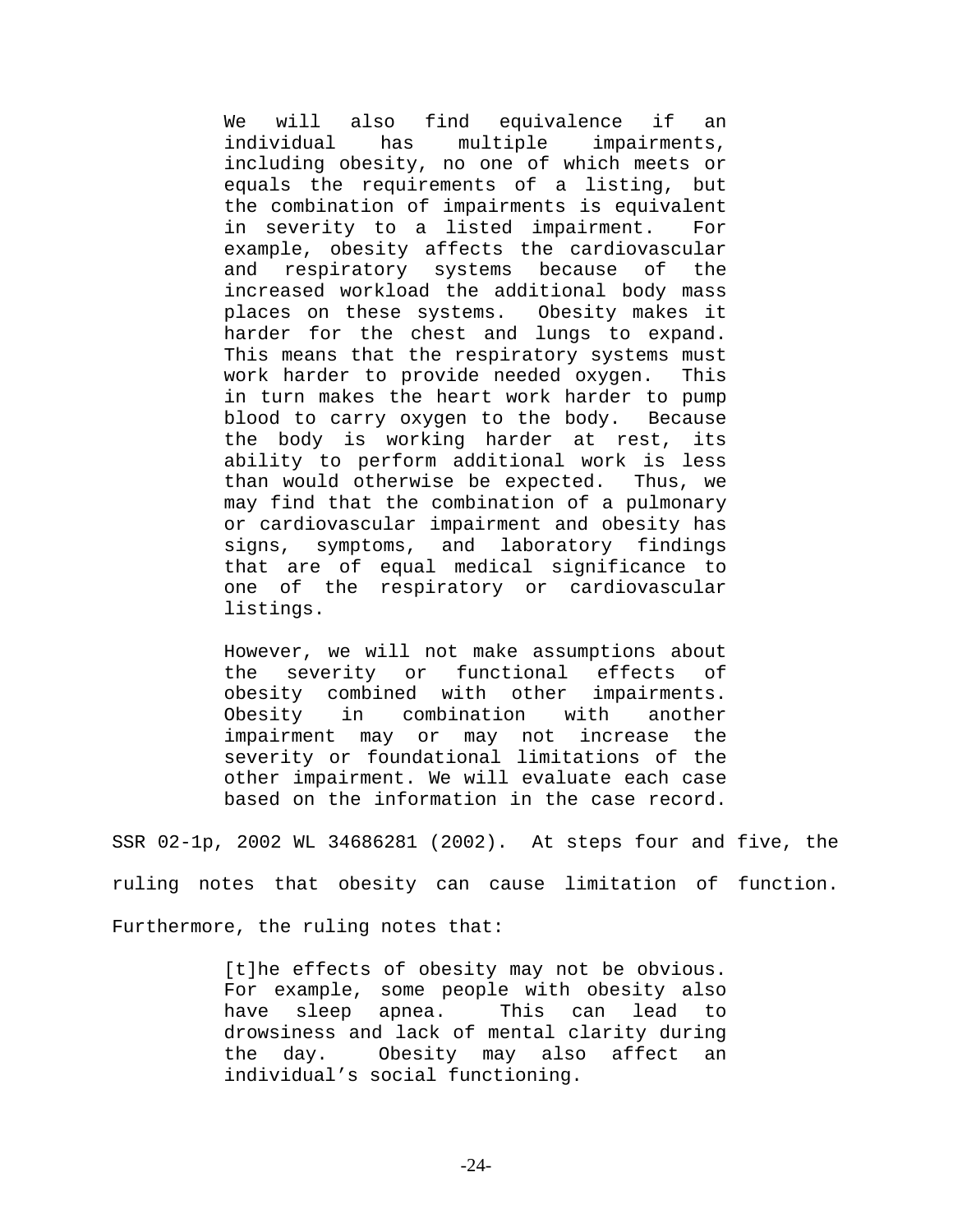An assessment should also be made of the effect obesity has upon the individual's ability to perform routine movement and necessary physical activity within the work environment. Individuals with obesity may have problems with the ability to sustain a function over time. ... In cases involving obesity, fatigue may affect the individual's physical and mental ability to sustain work activity. This may be particularly true in cases involving sleep apnea.

The combined effects of obesity with other impairments may be greater than might be expected without obesity. For example, someone with obesity and arthritis affecting a weight-bearing joint may have more pain and limitation than might be expected from the arthritis alone.

\* \* \*

As with any other impairment, we will explain how we reached our conclusions on whether obesity caused any physical or mental limitations.

SSR 02-1p, 2002 WL 34686281 (2002).

 The Seventh Circuit has emphasized the importance of the principles set forth in SSR 02-1p. In Martinez v. Astrue, the Seventh Circuit found that the ALJ had committed several errors, but that the ALJ's gravest error was his failure to consider the impact of the claimant's obesity on other impairments - namely, a bad knee. Martinez v. Astrue, 630 F.3d 693, 698 (7th Cir. 2011). "It is one thing to have a bad knee; it is another thing to have a bad knee supporting a body mass index in excess of 40." Id. The Seventh Circuit stressed the importance of considering an claimant's impairments in the aggregate. Id.

-25-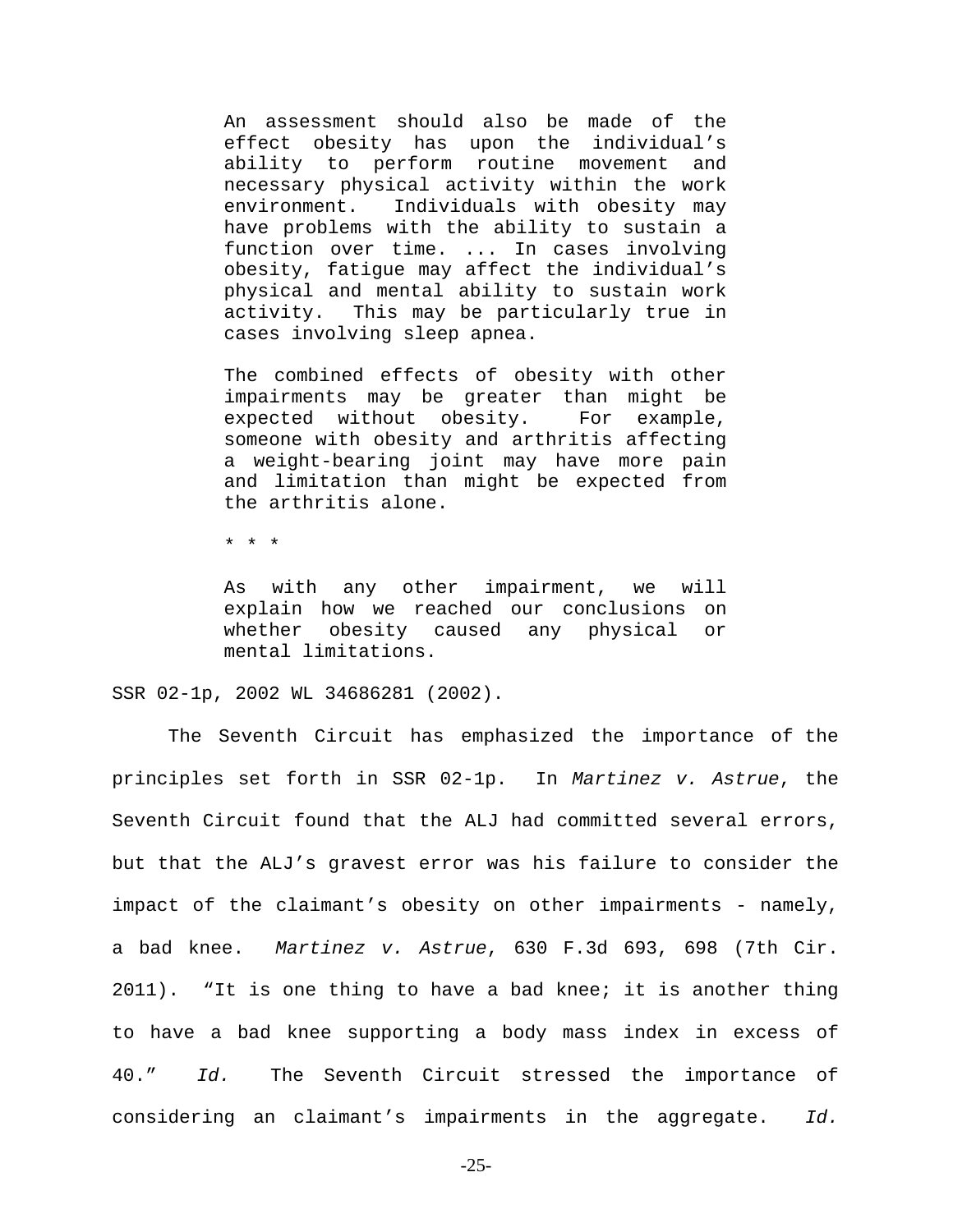Similarly, in Villano v. Astrue, the Seventh Circuit held that an "ALJ must specifically address the effect of obesity on a claimant's limitations because, for example, a person who is obese and arthritic may experience greater limitations than a person who is only arthritic." Villano v. Astrue, 556 F.3d 558, 562 (7th Cir. 2009).

In Stephens' case, the ALJ identified obesity as a severe impairment at step two of the sequential analysis. (Tr. 18). And, at step three, the ALJ acknowledged that Stephens had a BMI over 40 and suffered "extreme" obesity. (Tr. 19). The ALJ also noted, without any further elaboration, that she "had considered the aggravating effects of obesity on the claimant's other impairments, as required by SSR 02-1P." (Tr. 19). At step four, the ALJ noted that Stephens had a BMI of 37.7 in June of 2008 (almost two years before his alleged onset date), and that he weighed 278 pounds in June of 2010. (Tr. 21-22). But, in determining Stephens' RFC, the ALJ made no further mention of his obesity and offered no analysis of how it might impact limitations imposed by his other impairments. This is especially troublesome where the ALJ found that Stephens suffered from diabetes mellitus, osteoarthritis, and COPD - each of which tends to be exacerbated by obesity. By failing to articulate how Stephens' extreme obesity interacted with his

-26-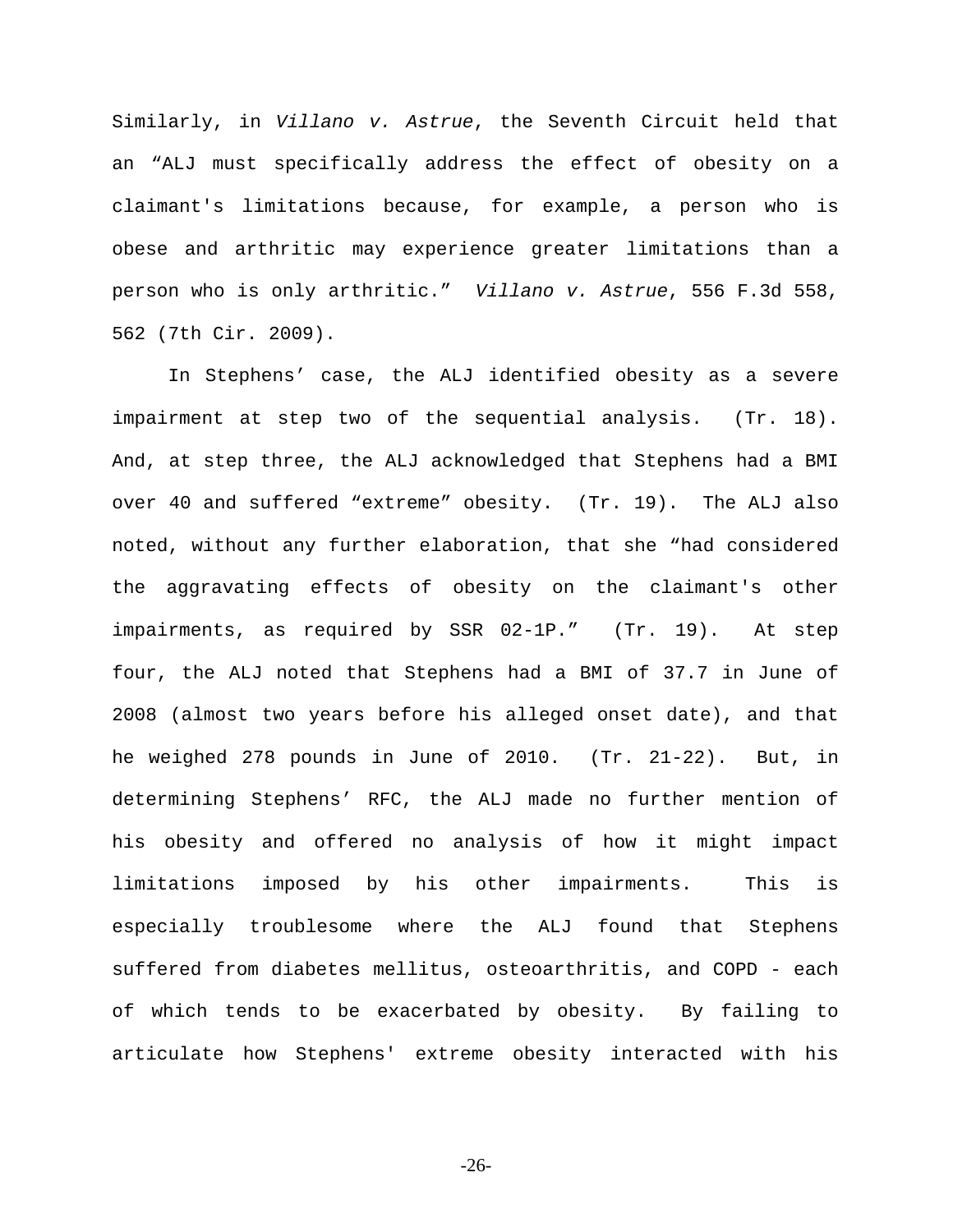other severe impairments, the ALJ committed error under Martinez.

Failure to consider the effect of obesity is subject to harmless-error analysis. See Villano, 556 F.3d at 562 (citing Prochaska v. Barnhart, 454 F.3d 731, 736-67 (7th Cir. 2006), and Skarbek v. Barnhart, 390 F.3d 500, 504 (7th Cir. 2004)). Here, the Commissioner did not offer any response to Stephens' argument regarding the ALJ's failure to adequately address Stephens' obesity. In this case, reversal is required based on other errors. Accordingly, whether this error standing alone would have been harmless is irrelevant. On remand, Stephens' obesity must be properly considered in accordance with SSR 02- 1p.

### Impairments not Addressed by the ALJ

Stephens alleges that the ALJ ignored his heart disease, fecal incontinence, arthritis of the right ankle, and loss of fine-motor control in his right hand. (DE 17 at 21).

Each impairment a claimant has must be considered in determining whether they are disabled. The Seventh Circuit held in Terry v. Astrue that, "[a]lthough an ALJ need not discuss every piece of evidence in the record, the ALJ may not ignore an entire line of evidence that is contrary to the ruling." Terry v. Astrue, 580 F.3d 471, 477 (7th Cir. 2009). While an ALJ can

-27-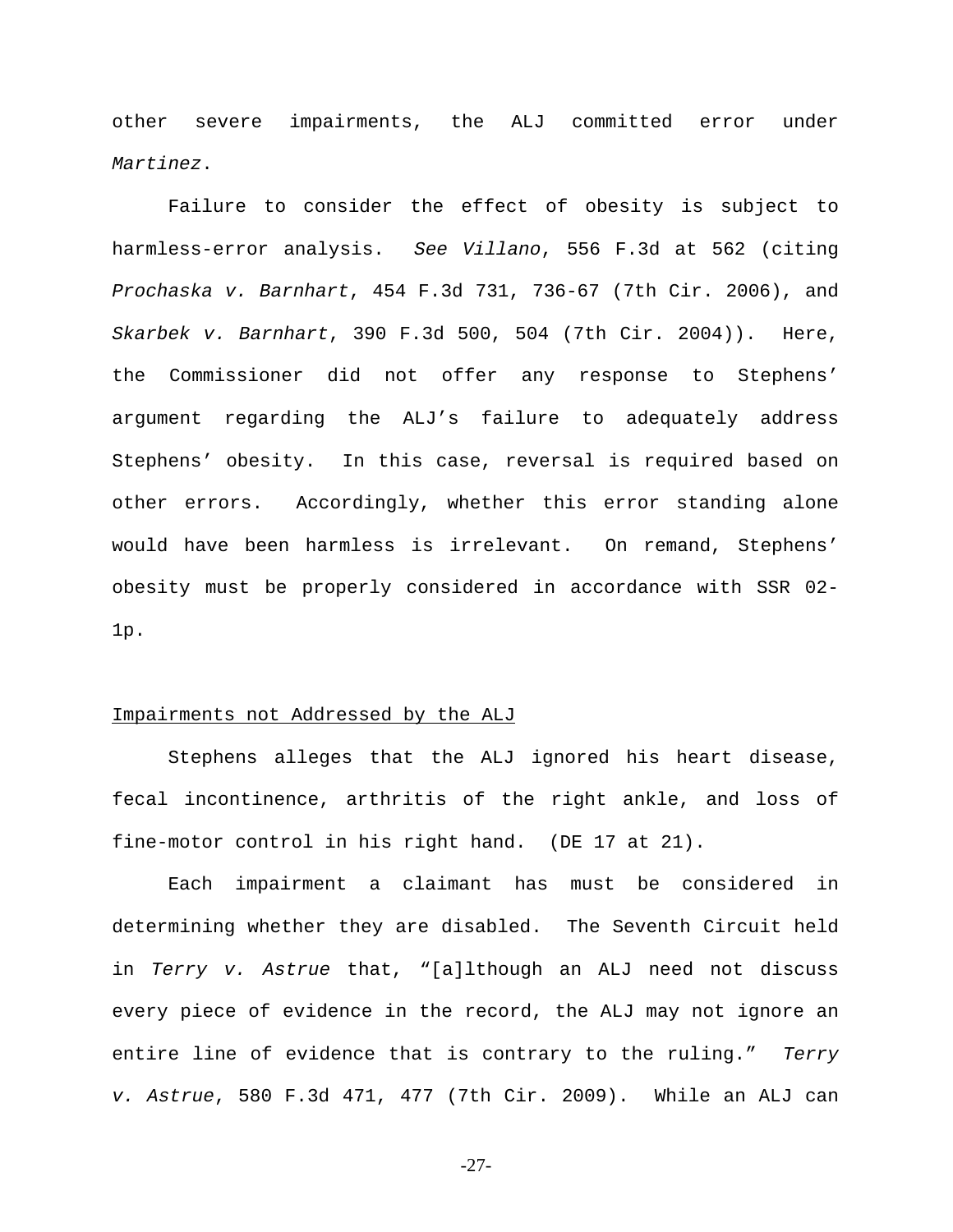discount the severity of an impairment, he should not ignore it all together. Id. "An ALJ must consider the combined effect of all of the claimant's impairments, even those that would not be considered severe in isolation." Id.

 Likewise, in Golembiewski v. Barnhart, the Seventh Circuit noted the following:

> Incontinence constitutes an impairment under the Social Security Act that must be considered to determine whether an applicant is disabled. Evidence that Golembiewski's bladder impairment did not interfere with his work therefore would be a reason for the ALJ to discount the disabling nature of the problem, but it would not justify ignoring the problem entirely as the ALJ did here.

322 F.3d 912, 918 (7th Cir. 2003).

The Commissioner, in response to Stephens' argument, states that:

> The ALJ did not "ignore" Plaintiff's alleged impairments, but reasonably found that the record evidence did not support a finding that those impairments were more limiting than the ALJ found in his RFC finding.

(DE 18 at 7). The Commissioner provides no citation to where in the ALJ's decision the ALJ expressed this idea. That is because the ALJ did not. This Court can find no reference to heart disease, fecal incontinence, arthritis of the right ankle, or loss of fine-motor control in his right hand in the ALJ's decision. This Court cannot rely on the post-hoc reasoning provided by the Commission, and it is therefore disregarded.

-28-